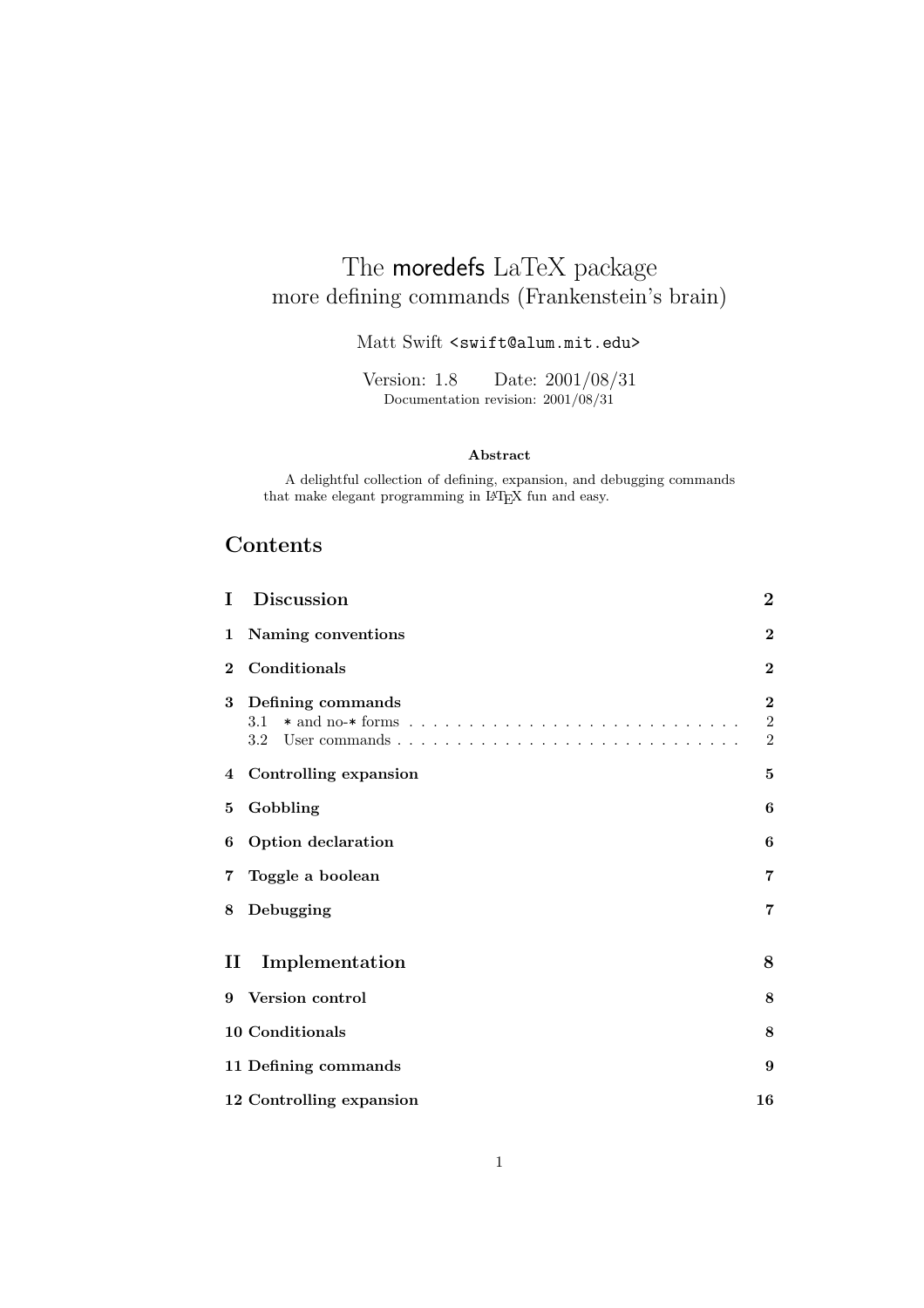| 13 Gobbling           | 17 |
|-----------------------|----|
| 14 Option declaration | 18 |
| 15 Toggle a boolean   | 18 |
| 16 Debugging          | 18 |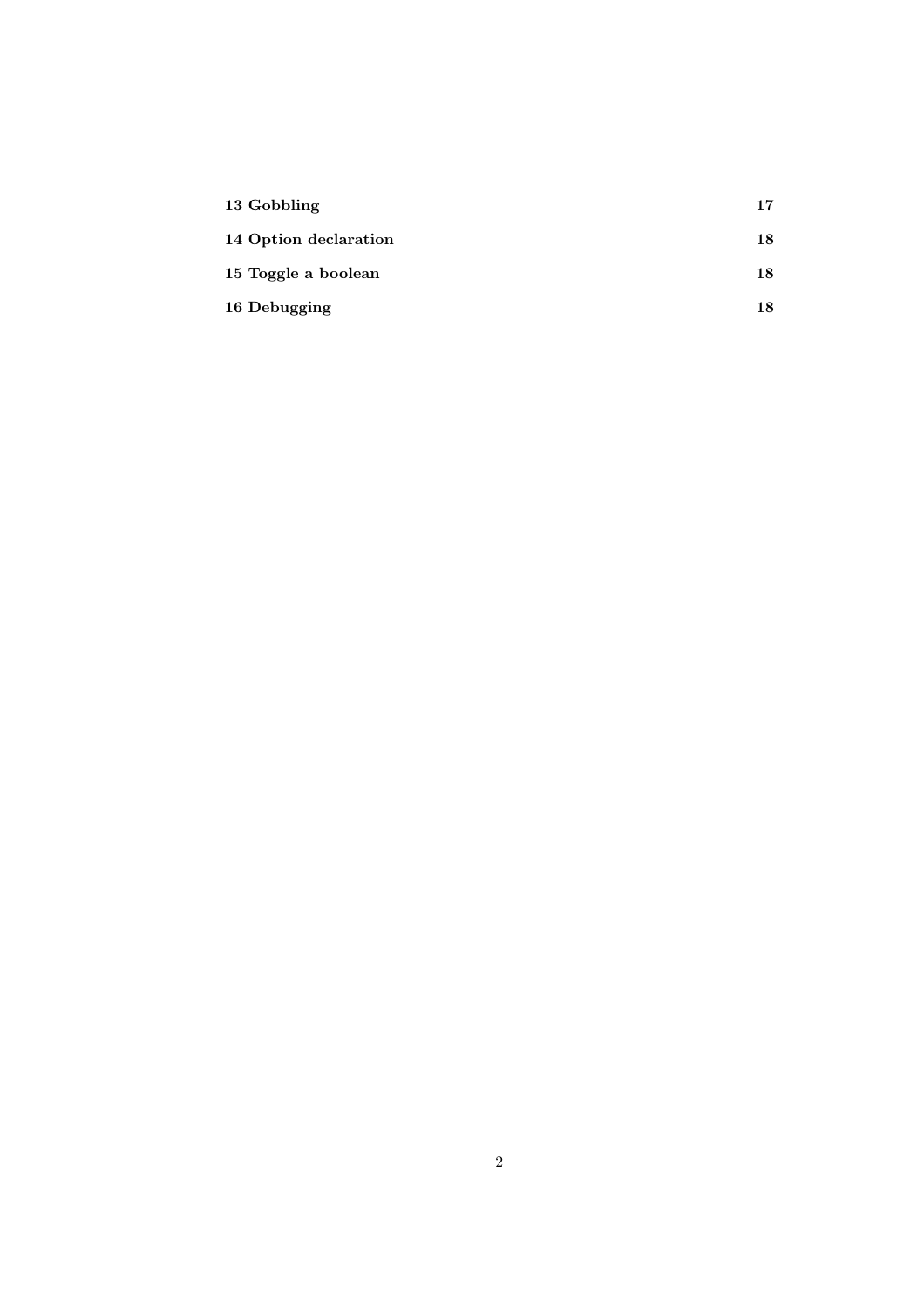# **Part I Discussion**

These macros were written in response to practical programming needs. Most of the packages I have written, whether distributed or not, depend on this package. Using these constructs has saved me a lot of time and made my code much more readable—that is, maintainable and improvable. For examples of these macros in useful applications, see the packages in the Frankenstein bundle.

#### **1 Naming conventions**

The convention is that a capital *E* means the macro expands something just once. A lowercase *e*, as in \edef, means the macro expands something all the way to unexpandable tokens.

The specification  $\langle \rangle$ *csname* $\rangle$  means a control sequence with a preceding backslash; the specification  $\langle \text{c} \text{same} \rangle$  means a control sequence without a preceding backslash.  $\langle \text{csname} \rangle$  arguments are expanded. Commands which take  $\langle \text{csname} \rangle$ arguments have Name in their names.

When I write *package* in this documentation, I mean IAT<sub>EX</sub> package or class.

#### **2 Conditionals**

\@ifundefined@cs \@ifundefined@cs{\\csname}}{\true}}{\false}} executes the \true\ clause if  $\langle \langle \text{csname} \rangle$  is not defined, and the  $\langle \text{else} \rangle$  clause otherwise.

 $\Ipsilon$ ... $\In$  To check whether a token  $\langle thingma \rangle$  is  $\Ipsilon$  -equal to any token in a list of tokens stored in a macro  $\langle list \rangle$ , use **\IfElement**  $\langle thingma \rangle$ **\In**  $\langle list \rangle$ { $\langle true \rangle$ }  $\{\langle false \rangle\}$ . The top-level expansion of  $\langle list \rangle$  must be a list of tokens to compare with  $\langle \text{thingma} \rangle$  with  $\langle \text{iff } \rangle$ . If the  $\langle \text{thingma} \rangle$  is in the  $\langle \text{list} \rangle$ , the  $\langle \text{true} \rangle$  clause is executed; otherwise, the  $\langle false \rangle$  clause is executed.

#### **3 Defining commands**

#### **3.1** \* **and no-**\* **forms**

The naming convention of most defining commands in the LAT<sub>E</sub>X kernel and in *moredefs* is that the no-\* form of the command is long and the \*-form is not long.

#### **3.2 User commands**

 $\InitCS and \InitCS* take one argument, \langle\Gamma\rangle, and initialize it to  $\{\}$ .$ 

\InitCS\* \InitName and \InitName\* are the same but take an argument  $\langle \text{c} \rangle$ without a backslash.

> To make it easier to avoid the problem of comparing long and non-long macros with \ifx, compare macros with \ShortEmpty and \LongEmpty.

> $\text{CS } {\langle \cos \theta \rangle}$  reserves  $\langle \cos \theta \rangle$  for the current package's use. The variable is also initialized with the  $\InitCS$  or  $\InitCS$  \* as appropriate.

\InitName \InitName\* \ShortEmpty \LongEmpty \ReserveCS \ReserveCS\*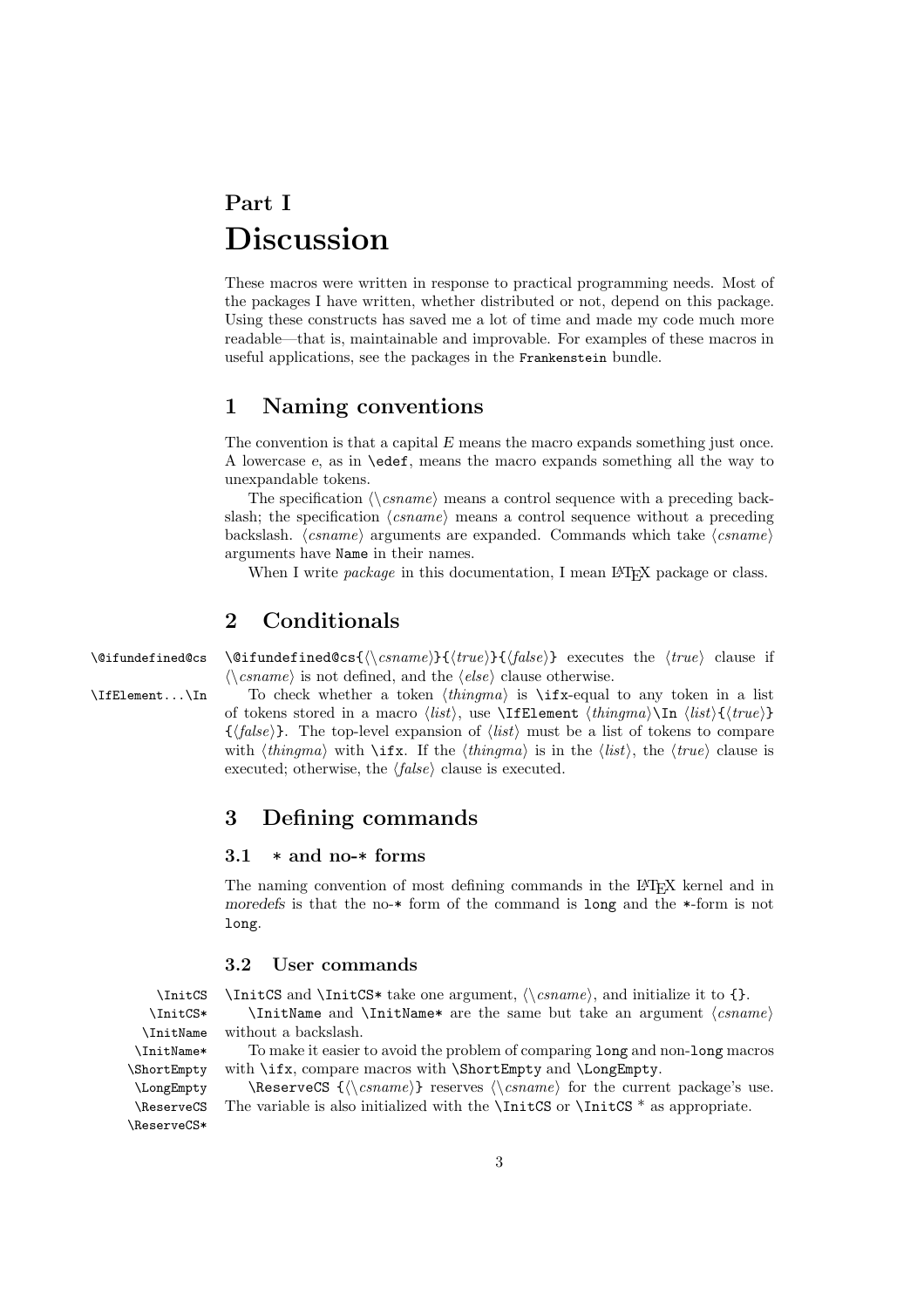\ReserveName\*<br>SaveCS\

\newlet. \newboolean

\provideboolean \providesavebox \providecounter \providelength

\ReserveName \ReserveName and \ReserveName\* are the same but take an argument *csname* without a backslash.

\SaveCS \SaveCS { $\langle \sigma \rangle$ } saves the present value of  $\langle \sigma \rangle$  in a macro \RestoreCS (\MDSaved $\langle csname \rangle$ ). The saved value is restored to  $\langle csname \rangle$  by \RestoreCS  $\{\langle\langle \text{csname}\rangle\}.$ 

\SaveName  $\S$ SaveName and \RestoreName are the same but take an argument  $\langle \text{csname} \rangle$ \RestoreName without a backslash.

\requirecommand \requirecommand takes arguments like \newcommand and behaves like \providecommand \requirecommand\* (defined in the kernel) with the following difference: if the control sequence is already defined, **\requirecommand** calls **\CheckCommand** to make sure that the new and existing definitions are identical, whereas \providecommand assumes that if the control sequence is already defined, the existing definition is appropriate. \requirecommand, like \defcommand, *guarantees* that a control sequence will have the given definition, but \requirecommand also warns you if there was a previous and different existing definition.

\newtokens  $\{\langle \csname \rangle\}, \langle \csname \rangle\}, \langle \csname \rangle\},$  and \newboolean {\lamame}} give an error if their control sequence argument is already defined. \newtokens creates a token variable. \newlet does a \let assignment.  $\langle$ **csname** $\rangle$  creates three new control sequences: two switches, \csnametrue and \csnamefalse, and a test, \ifcsname. \newtokens is *not* outer. Is there any reason this really matters?

> *Warning: Limitation: You can't use \newlet to \let a command sequence to a character with a catcode not equal to 10 (space), 11 (letter), 12 (other), or 13 (active). For example, you can't say \newlet\foo#. Also, you cannot use = with \newlet like you can with \let.*

 $\propto$  Like the kernel's  $\propto$ , the commands  $\propto$  { $\ccos$  { $\ccos$ <sub>csname</sub>},  $\propto {\langle csname \rangle}, \ \propto {\langle csname \rangle}, \ \propto {\langle csname \rangle}, \ \propto {\langle csname \rangle}$  $\{\langle \text{c} \rangle\}$ , and  $\text{c} \left( \langle \text{c} \rangle \}$  will create a new object (or objects) based on the name  $\langle \cos name \rangle$  or  $\langle \cos name \rangle$  only if they are not already defined. See the corresponding commands that begin with **\new** instead of \provide for a description of what kind of object is created. In contrast with \providecommand, however, these commands will write a record to the log file if their argument was already defined (\providecommand does nothing at all in this case).

 $\Upsilon$   $\UnderinecS$   $(\cos\theta)$  causes  $\cos\theta$  to be undefined.  $\Underinex$  $\Upsilon$ . UndefineName does the same for a  $\langle \text{csname} \rangle$ . Use with caution.  $\gtrsim$  **compared works** before them.

\defcommand \defcommand { $\langle \cos name \rangle$ } [ $\langle \pm \cos n\rangle$ ]  $\langle \pm \cos n\rangle$  defines  $\langle \cos n\rangle$ \defcommand\* in the same manner as \newcommand except no warning or error is issued if  $\langle \langle \rangle \langle \text{c} \rangle$  is already defined.

\defcommand is very similar to the primitive \def, so why would you want to use it? For one thing, the syntax is the same as all the other LAT<sub>EX</sub> defining commands, so it is easier to read, and easier to change the word defcommand to one of the other defining commands. Second, \defcommands that take arguments have simpler syntax when defining commands are nested. You still have to double the # characters in the definition body, but the argument specification (e.g., [n]) is the same as if not nested.

There is a performance-syntax tradeoff; I choose to use **\defcommand** whenever the command to be defined is taking an argument. When it does not take an argument, there is no difference between \def and \defcommand except that \def is faster.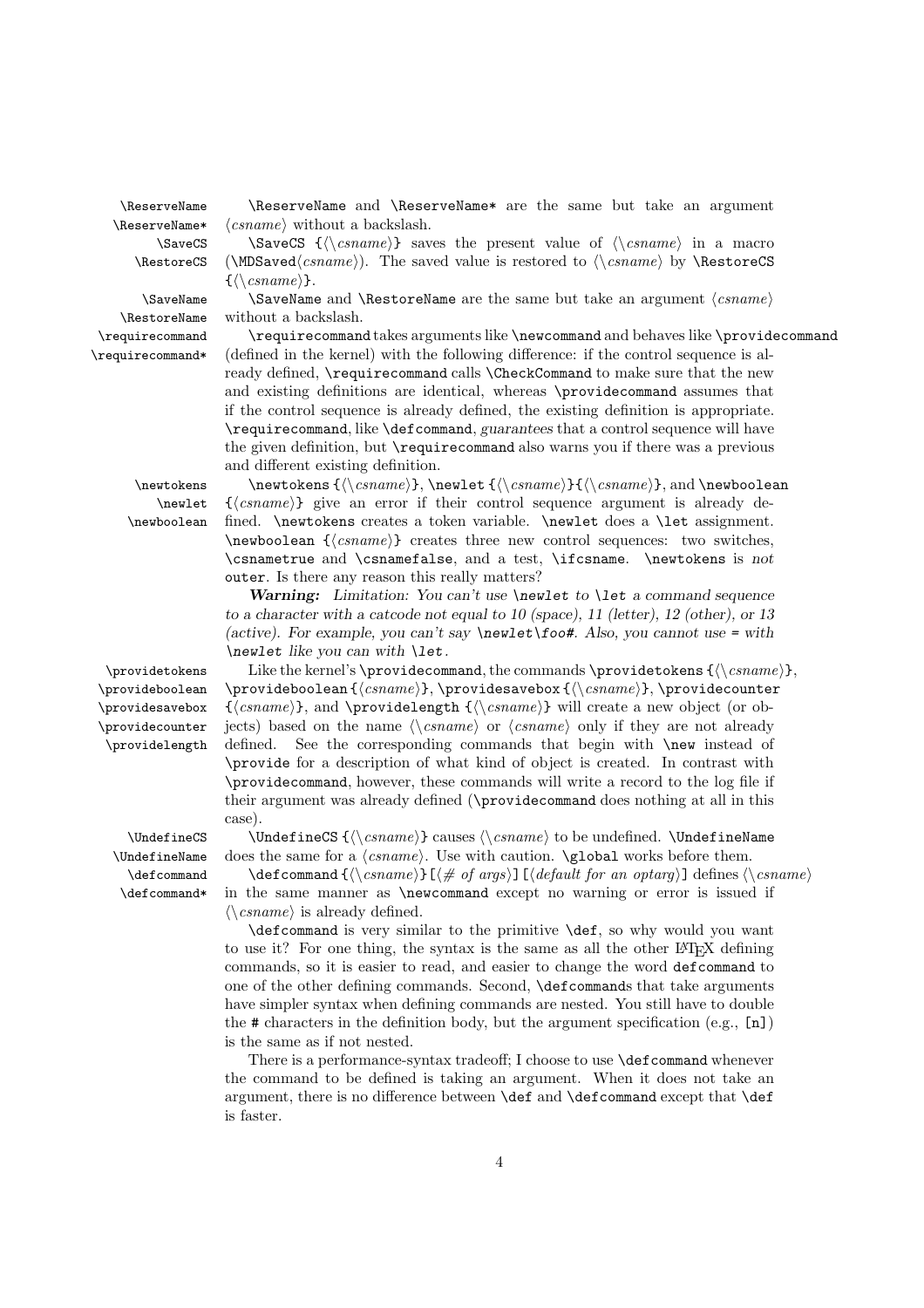I see very little reason to ever use \renewcommand. It causes an error when the control sequence is *not* already defined. Conceivably this is useful during development to catch programming mistakes, but much more often I find that I don't care whether the control sequence was defined or not, and therefore the error \renewcommand might raise is inappropriate and a problem.

\NewName\* -

\DefName\* defined.

 $\text{NewName } {\text{csname}} {\mathcal{H}} {\text{template}} {\text{body}} \text{ defines } {\text{csname}} \text{ to expand to }$  $body\rangle$  using a T<sub>E</sub>X-style argument  $\langle template \rangle$ , e.g.  $\#1\#2\$ Qnil or simply  $\#1\#2$ . If  $\langle \text{csname} \rangle$  is already defined, an error will be signalled.

\DefName \DefName is like \NewName but no error is signalled if  $\langle csname \rangle$  is already

\Global If the command \Global immediately precedes \NewName, \DefName, or \ToggleBoolean, then the definition will be global.

> *To do: Get something like \Global going for all the new commands, not just \DefName and \NewName.*

\CheckName \CheckName is like \NewName but instead of defining the control sequence, it \CheckName\* checks whether the control sequence has the given definition. If so, no action is taken; if not, a warning is given.

\RequireName \RequireName is to \requirecommand as \NewName is to \newcommand. The  $\Re$ equireName\* syntax is  $\Re$ equireName  $\{\langle \mathit{csname} \rangle\}$   $\{\langle \mathit{template} \rangle\}$   $\{\langle \mathit{body} \rangle\}$ .

\NewTextFontCommand \NewTextFontCommand and \NewRobustCommand are just like the kernel's \NewRobustCommand \DeclareTextFontCommand and \DeclareRobustCommand, but they signal an error instead of just a warning if their first argument is already defined.

> \Elet \Elet expands the second token after it once and then \lets the first token to \EElet the second token. \global works before it. \EElet expands the two tokens that come after it once each, and then \lets the first to the second. \global works before it.

\NewUserInfo \NewUserInfo  $[\langle user-cmd\rangle]\{\langle variable\rangle\}$ , where  $\langle variable\rangle$  has some capital  $\text{NewUserInfo*}$  letters, will define the lowercase version of  $\langle variable \rangle$  to be a user command that redefines  $\langle variable \rangle$  to its argument. The argument  $\langle user-cmd \rangle$ , if supplied, is used for the user command, overriding the default of the lowercased  $\langle variable \rangle$ .

For example, \NewUserInfo\*\Subtitle defines a user command \subtitle  $\{\langle text \rangle\}$  which does the equivalent of  $\defcommand{\scriptsize\verb|J|}{\text{command}}\$ 

 $\NewUserInfo$  uses  $\Rees$ rveCS to initialize  $\varphi$ ;  $\NewUserInfo$  uses \ReserveCS \*.

These have @ in their names because they are modelled after kernel commands. *To do: Sort out naming comventions and write them down.*

\addto@macro \addto@macro{ $\langle \cos \rangle$ } adds  $\langle \cos \cos \theta \rangle$  to the end of { $\langle \cos \theta \cos \theta \rangle$ }.  $\lambda$ lg@addto@macro The redefinition of  $\{\langle \rangle \, \text{csname} \rangle\}$  is local. The kernel provides the global equivalent, \g@addto@macro. \lg@addto@macro is both long and global.

> **Warning:** These commands won't work with a  $\langle \cos n \rangle$  that takes argu*ments.*

*To do: P*

robably it would not be too hard to handle that case. Here is how you would do it by hand for one example:

% something like: \def\@chapter[#1]#2{...}

\typeout{\meaning\@chapter}

\renewcommand\addto@macro [2] {%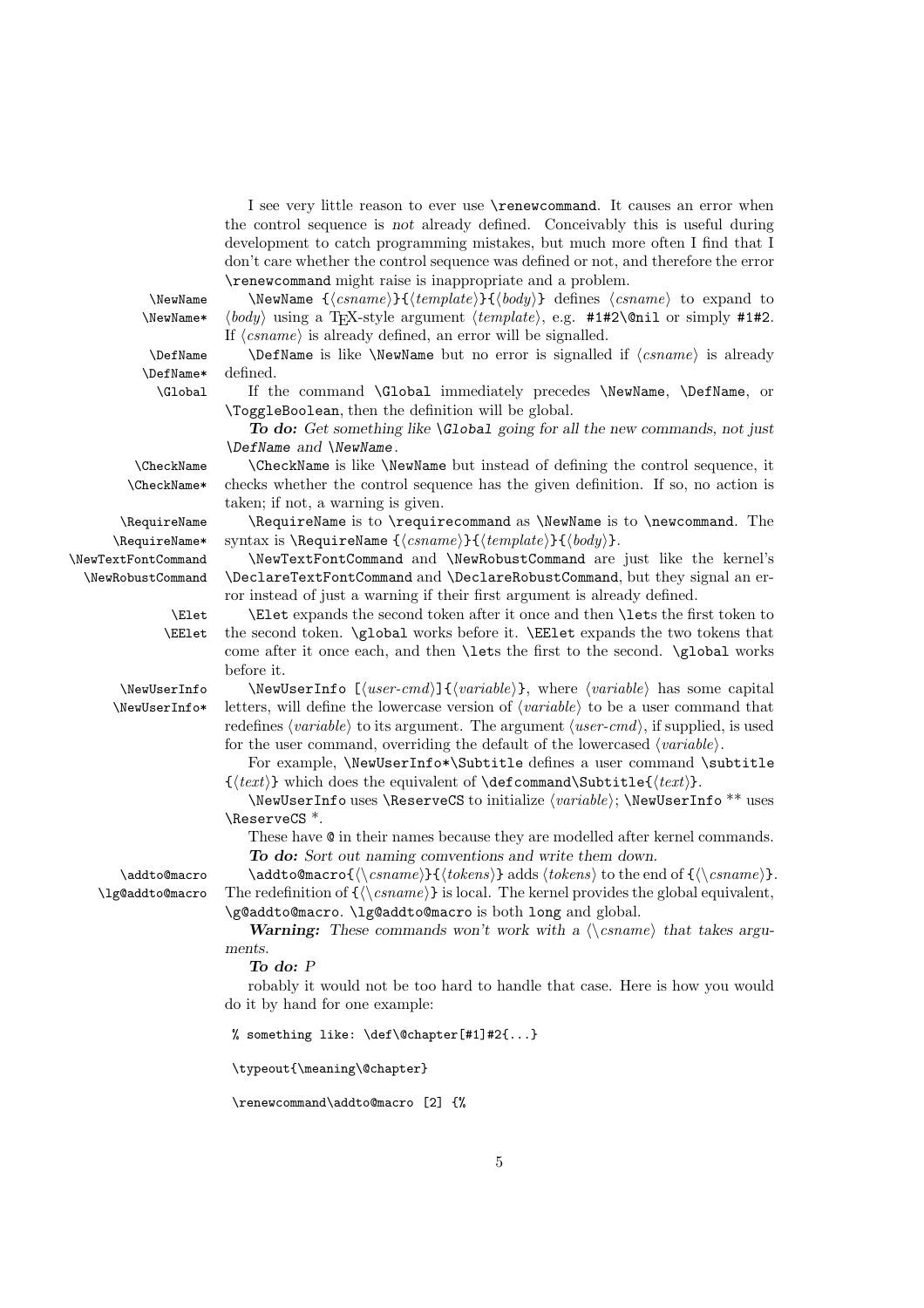```
\sc@toks@a=\expandafter{#1[##1]{##2}#2}%
  \edef#1[##1]##2{%
    \the\sc@toks@a
  }%
}
\def\doodie#1{bobo \textsc{#1}}
\tracingonline1
```

```
\Debug2
\addto@macro\@chapter {\doodie blorful}
\Debug0
```
\typeout{\meaning\@chapter}

\g@prependto@macro \lg@prependto@macro

\prependto@macro \prependto@macro ${\langle \cos n \rangle}$ } adds  ${\langle \cos n \rangle}$  to the beginning of  $\{\langle \cos name \rangle\}.$  The redefinition of  $\{\langle \cos name \rangle\}$  is local. The global equivalent is \g@prependto@macro. \lg@prependto@macro is both long and global.

## **4 Controlling expansion**

\EExpand\*...\In \eExpand...\In \eExpand\*...\In \eExecute \eExecute\*

\EExpand...\In A common construction is to \edef a scratch variable to something and then execute the scratch variable. The \eExecute macro takes a single argument, expands it fully, then executes it.

> $\text{Espand } {\frac{first \ tokens}{\ln} {\text{second tokens}}}$  expands the  $\frac{first \ tokens}{\ln}$ side  $\langle second \ tokens \rangle$  wherever **#1** occurs.  $\text{Eexpand}$  expands the first token of  $\langle first \rangle$ *tokens*) only once. These commands can nest. For example,

```
\def\a {\b}
\def\b {Hello }
\def\x {d}
\eExpand\a worl\x\In {%
  \def\c {This is a good way to avoid lots of noexpands and
          expandafters. #1. And I continue.}%
  \def\x {boogaloo}% \x is already expanded in the def of \c
  \setminus c}
\EExpand\a BLOOB\x\In {%
  \def\x{avoid }
  \edef#1{\b world}% BLOOB\x is syntactic sugar
  This is a good way to x lots of noexpands and
  expandafters. \a BLOOB\x. And I continue.%
}
```
#### LOOKS LIKE:

This is a good way to avoid lots of noexpands and expandafters. Hello world. And I continue. This is a good way to avoid lots of noexpands and expandafters. Hello world. And I continue.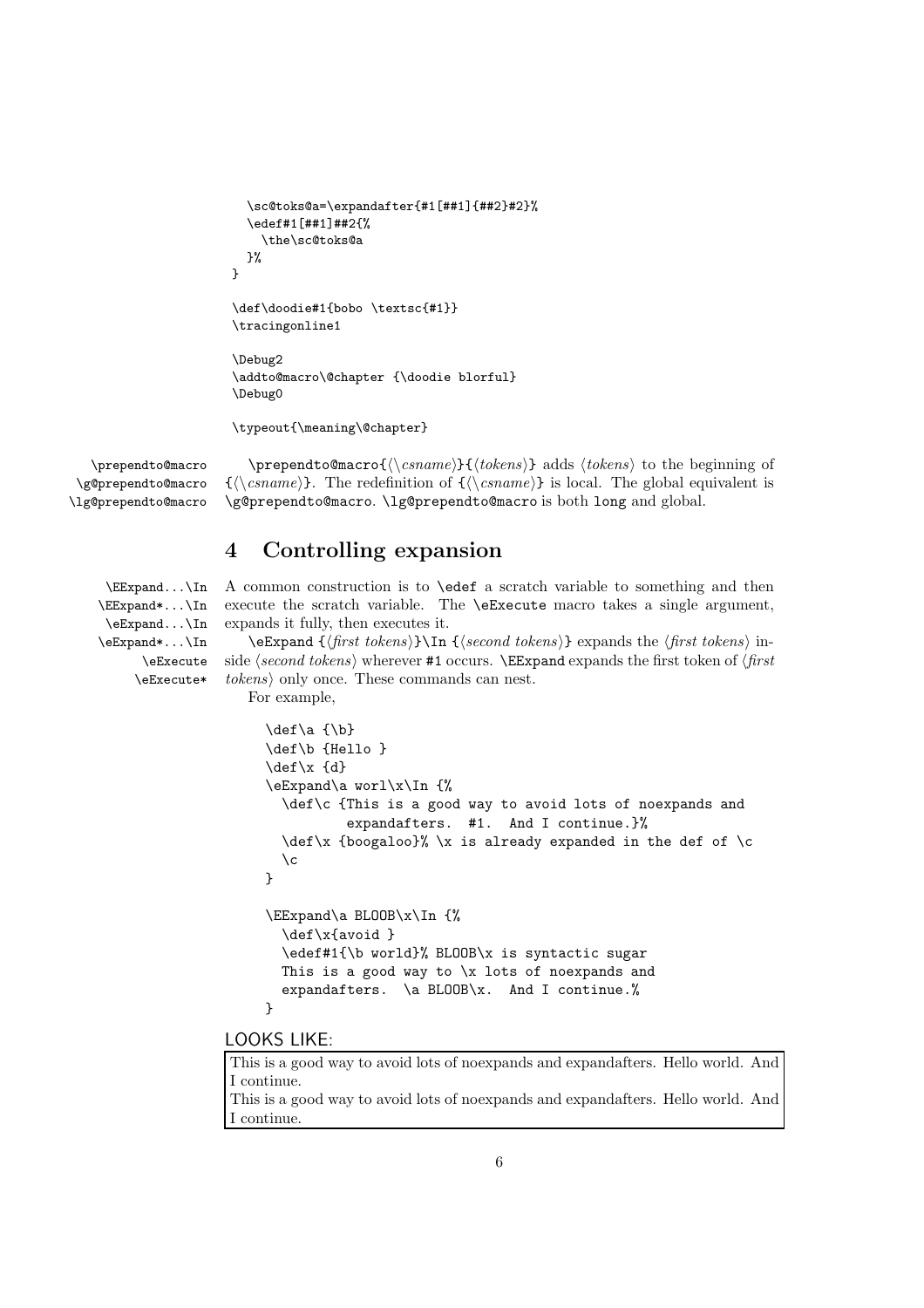The two commands expand to the same three sentences. Here is one more example, showing (again) how \EExpand expands only the first token of its argument only once::

```
\def\x{XXX}
\def\a{AAA\x}
\def\b{BBB}
\EExpand\a\b\In{%
 \def\x{xxx}
 \def\a{aaa}
 \def\b{YYY}
 #1
}
```
LOOKS LIKE: AAAxxxYYY

 $\text{Secar...}\$ enil  $\text{Let } T$  be the sequence of tokens between  $\text{EGcar and }\quad$ nil. The first \E@cdr...\@nil token of *T* is expanded once, and \E@car...\@nil expands to the first token of the result.

> \E@cdr...\@nil is similar, but expands to the entire result *except* its first token.

For example, after

\def\a {Hello} \def\b { world}

\E@car \a there\b.\@nil would expand first of all to H. And \E@cdr \a there\b.\@nil would expand first of all to ellothere\b., and then eventually expand fully to ellothere world..

The example is more complicated than you would normally use. Usually you want to car and cdr a sequence of tokens contained in macro \foo, and this is easy enough with \E@car\foo\@nil. To chop off the first token of \foo, \edef\foo {\E@cdr\foo\@nil}. (If you're wondering, the space after \foo is irrelevant.)

# **5 Gobbling**

\GobbleM \GobbleO \GobbleMM \GobbleMO \GobbleOM

\Gobble It occurs fairly often that you want to gobble things while \makeatother is in effect, so these command names have no @'s. The M stands for a mandatory argument, and the O stands for an optional argument. For example, suppose there is a command  $\to$   $\{optarg\}$   $\{$   $\mapsto$   $\}$ . If you  $\let\$ *foo*\GobbleOM, then the arguments to \foo will be gobbled appropriately.

\Gobble is the same as \GobbleM, in imitation of the internal \@gobble.

## **6 Option declaration**

The follwing two commands may be used in packages before the \ProcessOptions command is issued.

 $\Delta$   $\Delta$   $\Delta$   $\Delta$   $\{on\}$   $\{on\}$  declares a new boolean variable  $\mathbb{O}(on)$  and makes it true if the option  $\langle on \rangle$  is given to the package, and false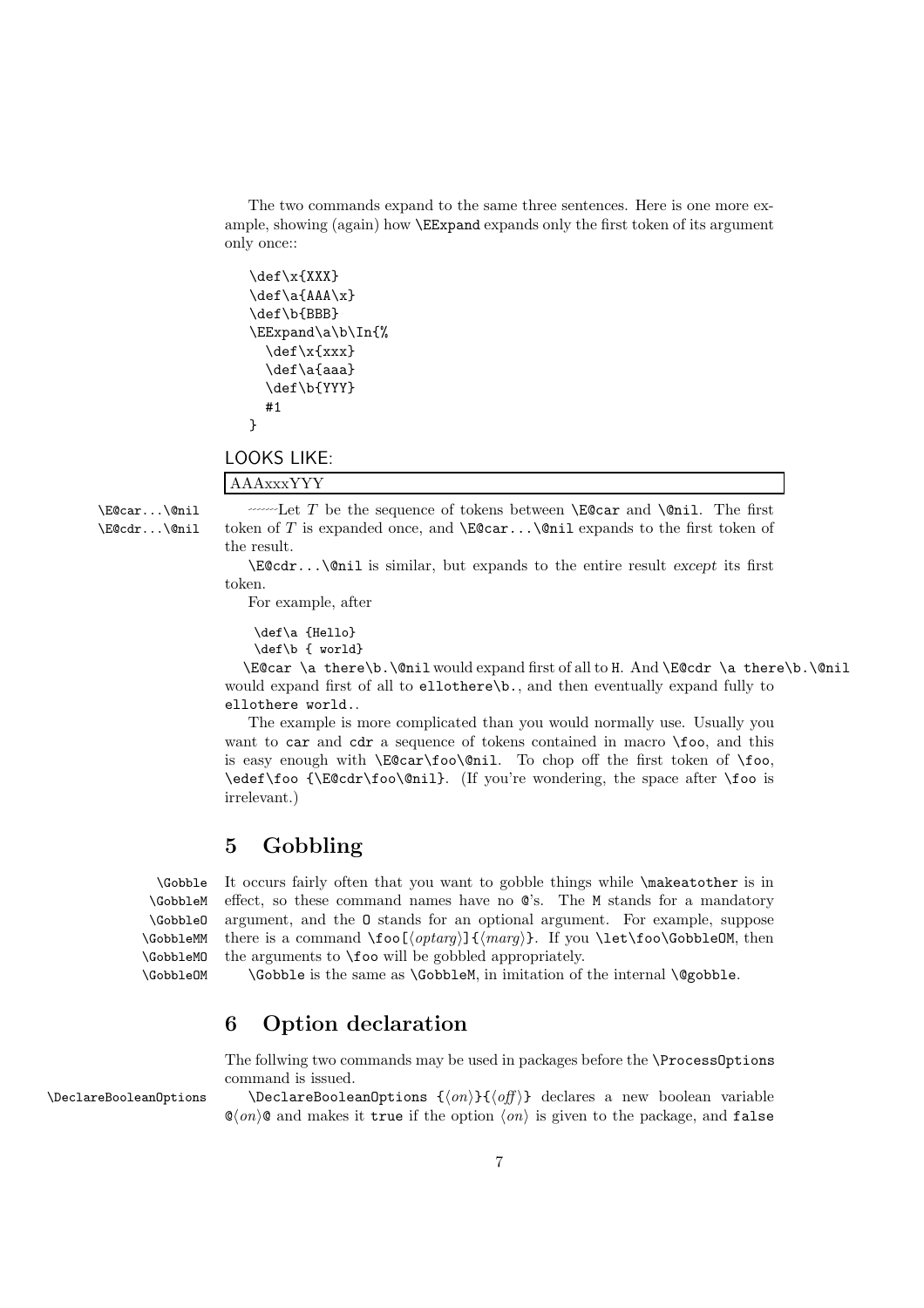if the option  $\langle \text{off} \rangle$  is given, or if neither is given. I think it is good programming style not to rely on the default, always declaring either  $\langle \text{on} \rangle$  or  $\langle \text{off} \rangle$  with an \ExecuteOptions statement.

\DeclareBooleanUserOptions \DeclareBooleanUserOptions { $\langle on \rangle$  } { $\langle off \rangle$ } is like \DeclareBooleanOptions, but additionally declares two user commands  $\langle \n\rangle$  and  $\langle \n\rangle$  which are  $\lambda$  to  $\log\langle on \rangle$  **otrue** and  $\log\langle off \rangle$  **of alse**, respectively. Use this command when it is sensible to change the status of the option after the package has been loaded.

# **7 Toggle a boolean**

\ToggleBoolean \ToggleBoolean {\boolean\}} changes the state of  $\langle boolean \rangle$  from false to true or vice versa. The argument  $\langle boolean \rangle$  should not include an initial if or final true or false. The redefinition is local unless \Global precedes \ToggleBoolean.

## **8 Debugging**

\VerboseErrors LAT<sub>E</sub>X by default gives very little context for errors. \VerboseErrors [ $\langle number \rangle$ ] causes LAT<sub>E</sub>X to give  $\langle number \rangle$  lines of context, or the maximum by default.

\GVerboseErrors Like \VerboseErrors but effective globally.

\Debug \Debug { $\langle number \rangle$ } sets a debugging parameter to  $\langle number \rangle$ . I have plans to turn this into a bitwise parameter like many C programs, but right now the behavior is to issue a message with \typeout, call \VerboseErrors, and use the parameter to assign values to \tracingoutput, \tracingpages, \tracingmacros, and \tracingcommands.

\GDebug  $\{\langle number \rangle\}$  is as \Debug but its assignments are \global.

\DTypeout \DTypeout expands to \typeout when \Debug is 1 or greater, and \GobbleM otherwise. \DDTypeout is \GobbleM unless \Debug is 2 or greater; \DDDTypeout is \GobbleM unless \Debug is 3 or greater.

\DGobbleM Like \GobbleM but when \Debug is 1 or greater, tells you what it's gobbling with a \typeout.

\FrankenError The commands \FrankenError, \FrankenWarning, and \FrankenInfo are de fined here for use by other Frankenstein packages and classes. They are simply wrappers for the obvious kernel commands (i.e., substitute "Generic" for "Franken").

\DDTypeout \DDDTypeout

\FrankenWarning \FrankenInfo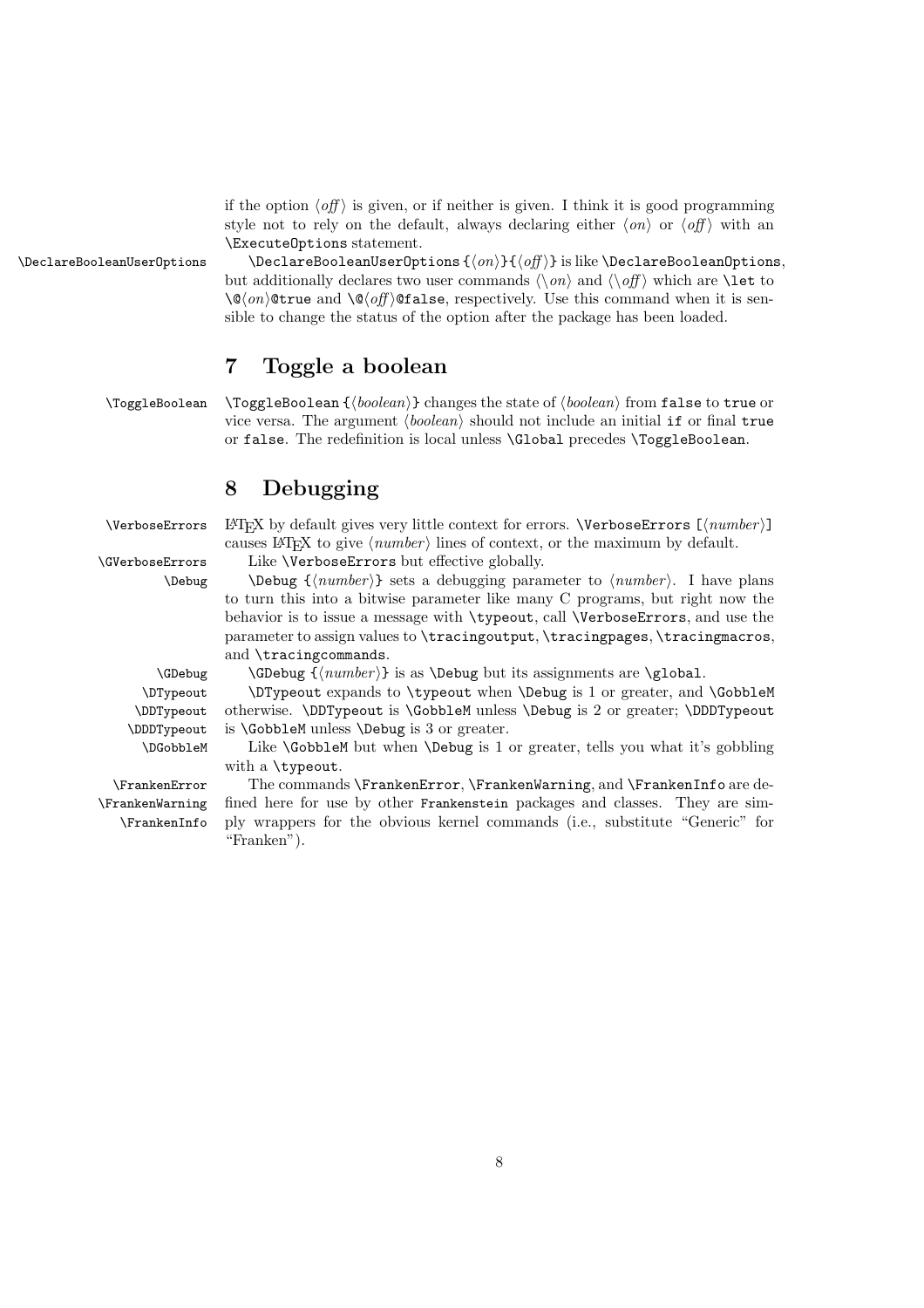# **Part II Implementation**

## **9 Version control**

```
\fileinfo
 \DoXUsepackagE
\HaveECitationS
   \fileversion
      \filedate
       \docdate
      \PPOptArg
                 These definitions must be the first ones in the file.
                  1 \def\fileinfo{more defining commands (Frankenstein's brain)}
                  2 \def\DoXPackageS {}
                  3 \def\fileversion{v1.8}
                  4 \def\filedate{2001/08/31}
                  5 \def\docdate{2001/08/31}
                  6 \edef\PPOptArg {%
                  7 \filedate\space \fileversion\space \fileinfo
                  8 }
```
If we're loading this file from a \ProcessDTXFile command (see the *compsci* package), then \JusTLoaDInformatioN will be defined; othewise we assume it is not (that's why the FunkY NamE).

If we're loading from \ProcessDTXFile, we want to load the packages listed in \DoXPackageS (needed to typeset the documentation for this file) and then bail out. Otherwise, we're using this file in a normal way as a package, so do nothing. \DoXPackageS, if there are any, are declared in the dtx file, and, if you're reading the typeset documentation of this package, would appear just above. (It's OK to call \usepackage with an empty argument or \relax, by the way.)

9 \makeatletter% A special comment to help create bst files. Don't change! 10 \@ifundefined{JusTLoaDInformatioN} {%

- 11 }{% ELSE (we know the compsci package is already loaded, too)
- 12 \UndefineCS\JusTLoaDInformatioN
- 13 \SaveDoXVarS
- 14 \eExpand\csname DoXPackageS\endcsname\In {%use \csname in case it's undefined
- 15 \usepackage{#1}%
- 16 }%
- 17 \RestoreDoXVarS
- 18 \makeatother
- 19 \endinput
- 20 }% A special comment to help create bst files. Don't change!

Now we check for LATEX2e and declare the LaTeX package.

```
21 \NeedsTeXFormat{LaTeX2e}
```

```
22 \ProvidesPackage{moredefs}[\PPOptArg]
```
## **10 Conditionals**

We start with the conditionals section because we want to use **\@ifundefined@cs** in this package to make some of the subsequent definitions easier to read.

#### \@ifundefined@cs

23 \newcommand\*\@ifundefined@cs [1] {%

- 24 \edef\reserved@a{%
- 25 \expandafter\@gobble\string #1%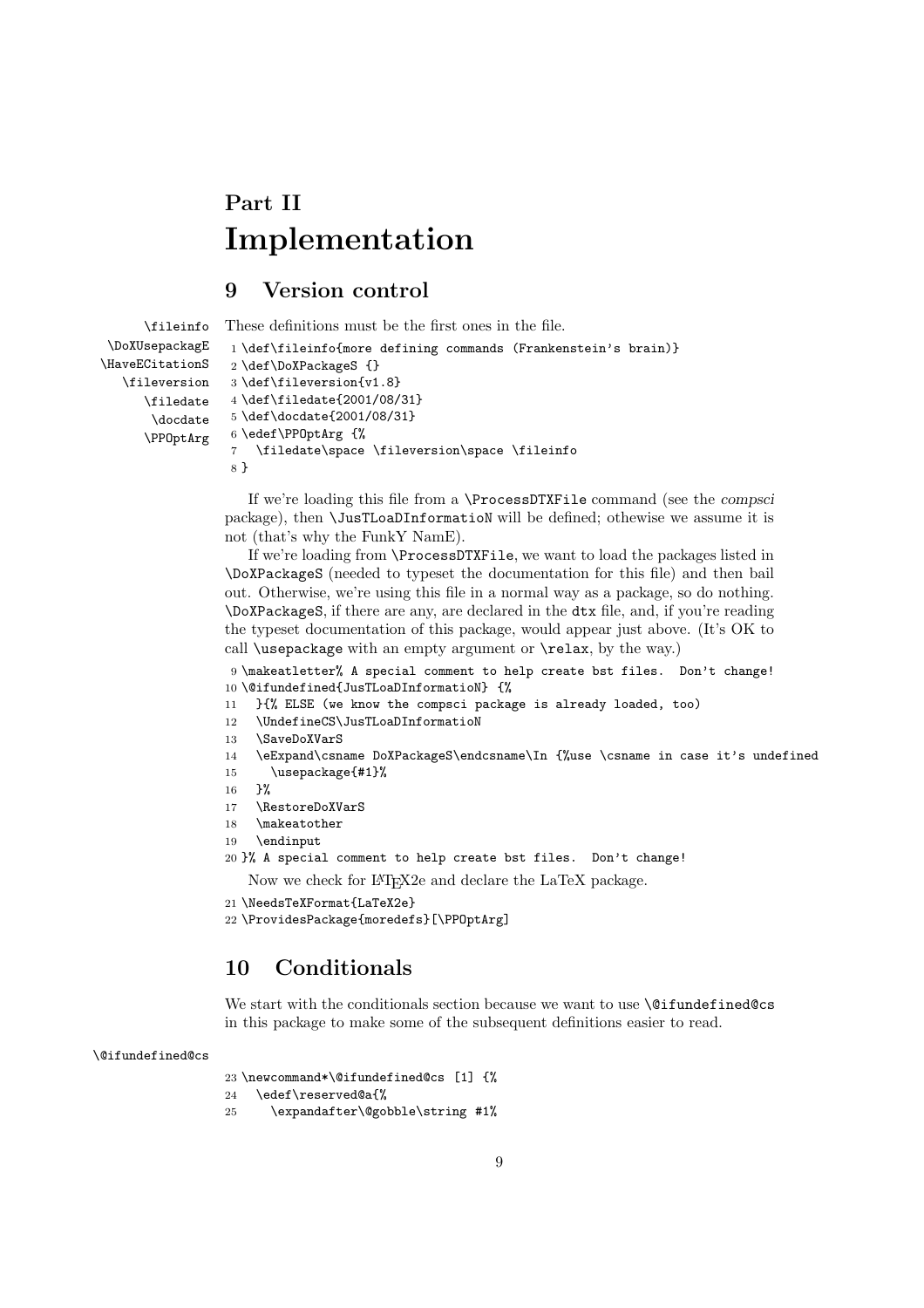```
26 }%
               27 \@ifundefined\reserved@a
               28 \@firstoftwo
               29 \@secondoftwo
               30 }
\IfElement...\In
               31 \newcommand\IfElement{}
               32 \def\IfElement #1\In#2{%
               33 \@tempswafalse
               34 \expandafter \@tfor
               35 \expandafter \sc@t@a
               36 \expandafter :%
               37 \expandafter =#2\do {%
               38 \ifx #1\sc@t@a
               39 % \DTypeout{[\meaning #1] matches element [\meaning\sc@t@a]
               40 % in [\string#2].}%
               41 \@tempswatrue
               42 \@break@tfor
               43 \else
               44 % \DTypeout{[\meaning #1] matches NO elements in [\string #2].}%
               45 \fi
               46 }%
               47 \if@tempswa
               48 \expandafter\@firstoftwo
               49 \else
               50 \expandafter\@secondoftwo
               51 \fi
               52 }
```
## **11 Defining commands**

```
\sc@star@or@long
\sc@star@nothing
                 The macros \sc@star@or@long and \sc@star@nothing are parallel to the kernel's
                  \@star@or@long and \l@ngrel@x, which control whether definitions are long or
                  not. \sc@star@or@long causes the value of \sc@star@nothing to be either * or
                  empty, depending on whether it finds a * when it is called. It also sets the kernel's
                  \l@ngrel@x to nothing or \long, respectively. (We need both flags at least once.)
                  53 \newcommand*\sc@star@nothing{}
                  54 \newcommand*\sc@star@or@long [1] {% args: defining-command
                  55 \@ifstar {%
                  56 \let\l@ngrel@x\relax
                  57 \def\sc@star@nothing {*}%
                  58 #1%
                  59 }{% ELSE
                  60 \let\l@ngrel@x\long
                  61 \def\sc@star@nothing {}%
                  62 #1%
                  63 }%
                  64 }
```
\md@check@star Looks for a star with \@ifstar and sets \sc@star@nothing to \* if there is a star and \ShortEmpty if not.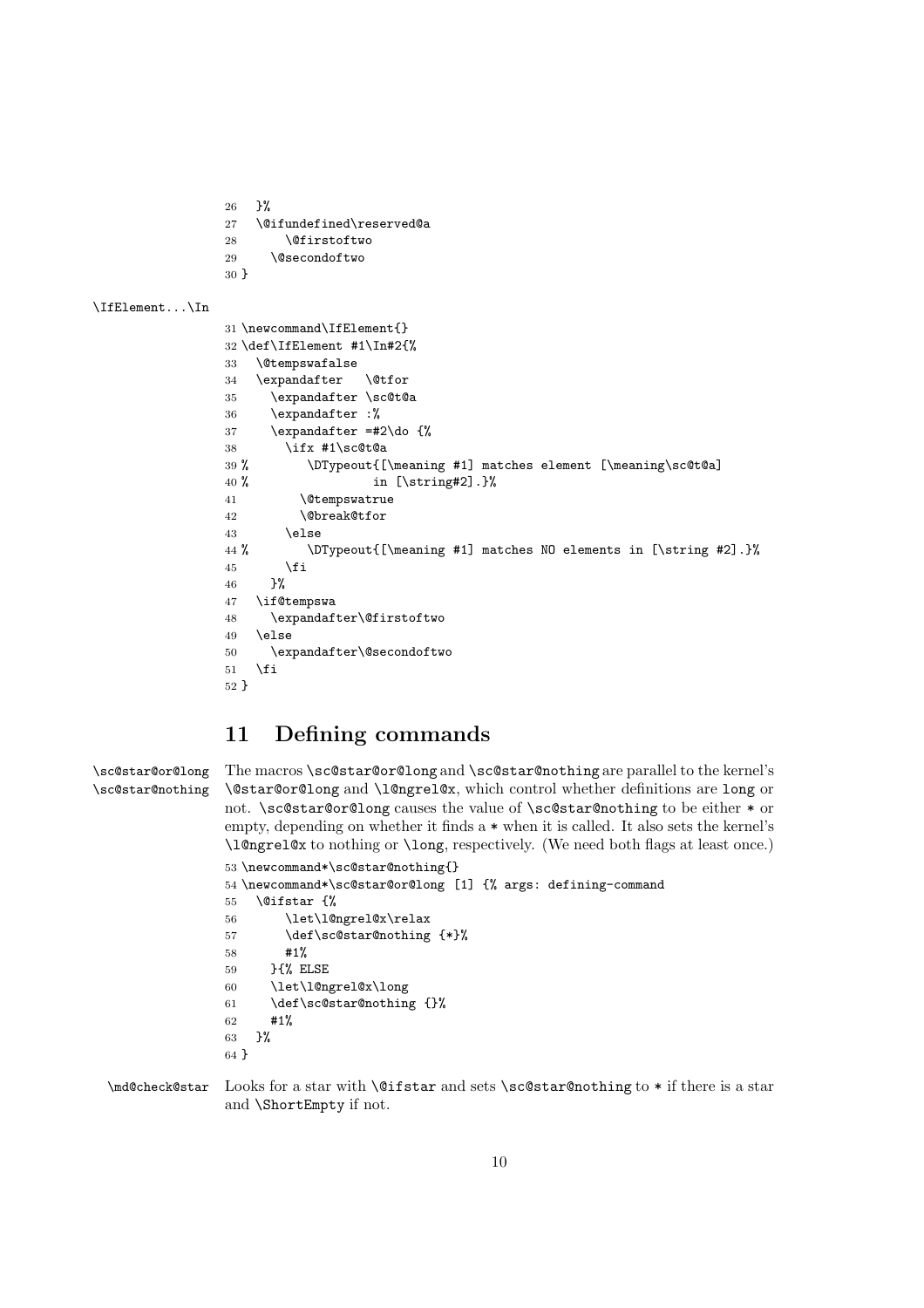```
65 \newcommand\md@check@star {%
                  66 \@ifstar {%
                 67 \def\sc@star@nothing {*}%
                 68 }{% ELSE
                  69 \let\sc@star@nothing \ShortEmpty
                  70 }%
                  71 }
\requirecommand
\requirecommand*
\require@command
                 A typical application of the star mechanisms is \requirecommand.
                 72 \newcommand\requirecommand {%
                 73 \sc@star@or@long\require@command
                 74 }
                  75 \newcommand\require@command [1] {% args: \csname
                  76 \@ifundefined@cs{#1} {%
                  77 \expandafter\newcommand\sc@star@nothing
                  78 }{% ELSE
                  79 \expandafter\CheckCommand\sc@star@nothing
                  80 }%
                  81 {#1}%
                  82 }
        \InitCS
       \InitCS*
       \InitName
84 \@star@or@long\Init@CS
      \InitName*
85 }
      \ReserveCS
86 \newcommand\Init@CS [1] {% args: \csname
     \ReserveCS*
87 \l@ngrel@x\def#1{}%
    \ReserveName 88 }
   \ReserveName*
89 \newcommand\InitName {%
     \ShortEmpty
      \LongEmpty
92 \newcommand\Init@Name [1] {% args: csname
                 83 \newcommand\InitCS {%
                 90 \sc@star@or@long\Init@Name
                 91 }
                 93 \expandafter\DefName\sc@star@nothing{#1}{}{}%
                 94 }
                 95 \newcommand\ReserveCS {%
                 96 \sc@star@or@long\Reserve@CS
                 97 }
                 98 \newcommand\Reserve@CS [1] {% args: \csname
                 99 \expandafter\newcommand\sc@star@nothing{#1} {}%
                 100 }
                 101 \newcommand\ReserveName {%
                 102 \sc@star@or@long\Reserve@Name
                 103 }
                 104 \newcommand\Reserve@Name [1] {% args: csname
                 105 \expandafter\NewName\sc@star@nothing{#1}{} {}%
                 106 }
                 107 \InitCS*\ShortEmpty
                 108 \InitCS\LongEmpty
         \sc@t@a
Scratch variables.
         \sc@t@b
109 \ReserveCS\sc@t@a
         \sc@t@c
110 \ReserveCS\sc@t@b
         \sc@t@d
111 \ReserveCS\sc@t@c
         \sc@t@e
112 \ReserveCS\sc@t@d
        \sc@t@f
        \sc@t@g
                                                      11
```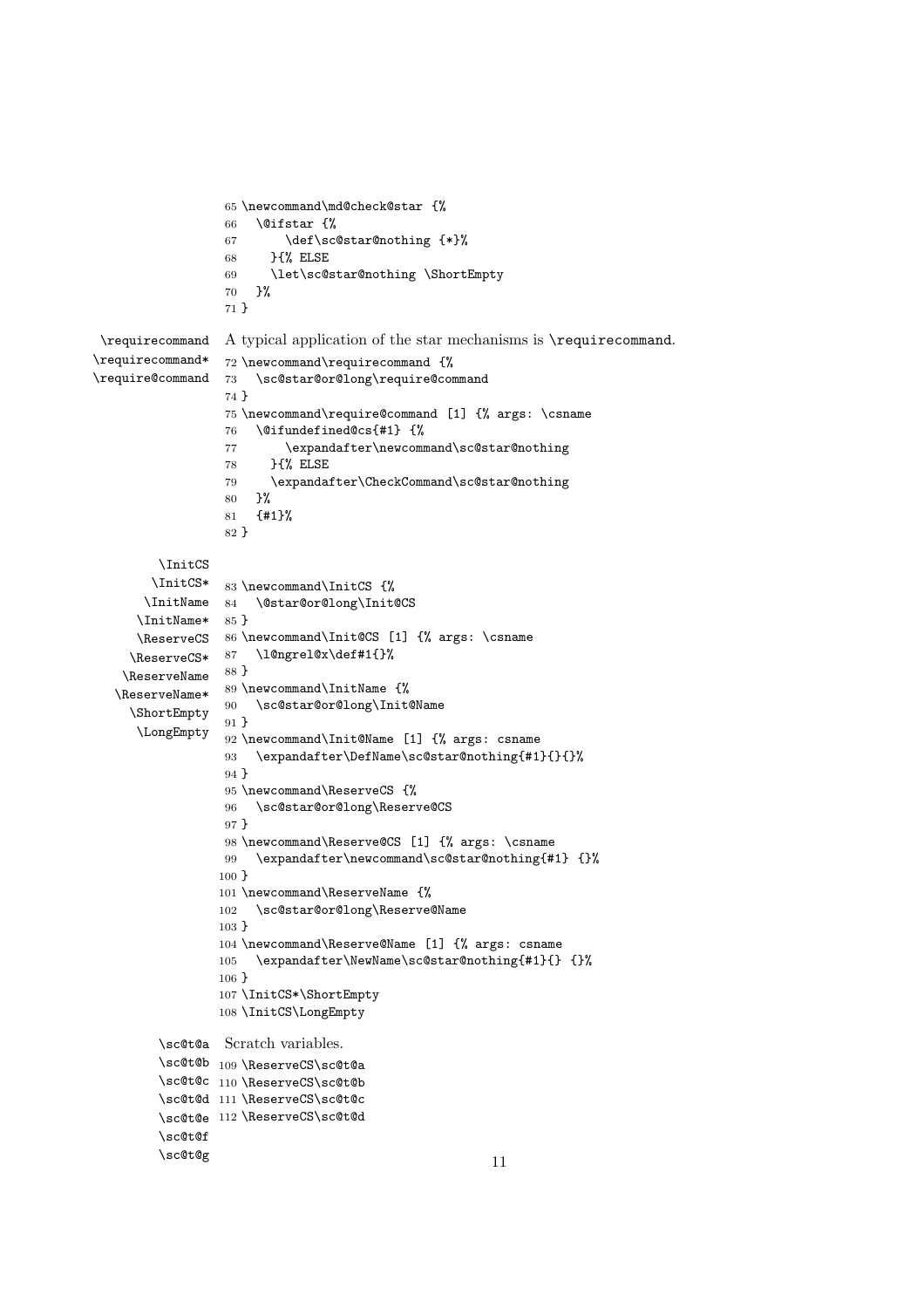```
113 \ReserveCS\sc@t@e
              114 \ReserveCS\sc@t@f
              115 \ReserveCS\sc@t@g
    \newtokens
Because \newtoks is \outer, we have to fool \def into allowing it to be in its
       \newlet
argument by using \@nameuse.
              116 \newcommand\newtokens [1] {% args: \csname
              117 \@ifdefinable #1 {%
              118 \@nameuse{newtoks}#1%
              119 }%
              120 }
              121 \newcommand*\newlet [2] {% args: \csname-a \csname-b
              122 \@ifdefinable #1 {%
              123 \let #1#2%
              124 }%
              125 }
 \providetokens
 \providelength
package won't clash with this one. Isn't \requirecommand nice?
\providesavebox 126 \newcommand*\providetokens [1] {% args: \csname
\providecounter 127
   \newboolean 128
\pi<sup>129</sup>
               The \newboolean command is the same as the one in the ifthen package; so that
                  127 \@ifundefined@cs{#1} {%
                      128 \@nameuse{newtokens}#1%
                     129 }{% ELSE
              130 \FrankenInfo{moredefs}{\protect\providetokens\space is not reallocating
              131 token variable \protect#1.\MessageBreak
              132 The existing contents are [\the#1]}%
              133 }%
              134 }
              135 \newcommand*\providelength [1] {% args: \csname
              136 \@ifundefined@cs{#1} {%
              137 \newlength{#1}%
              138 }{% ELSE
              139 \FrankenInfo{moredefs}{\protect\providelength\space is not reallocating
              140 \protect#1.\MessageBreak
              141 The existing value is [\the#1]}%
              142 }%
              143 }
              144 \newcommand*\providesavebox [1] {% args: \csname
              145 \@ifundefined@cs{#1} {%
              146 \newsavebox{#1}%
              147 }{% ELSE
              148 \FrankenInfo{moredefs}{\protect\providesavebox\space is not reallocating
              149 box \protect#1.}%
              150 }%
              151 }
              152 \newcommand*\providecounter [1] {% args: string
              153 \@ifundefined{c@#1} {%
              154 \newcounter{#1}%
              155 }{% ELSE
              156 \FrankenInfo{moredefs}{\protect\providecounter\space is not reallocating
              157 counter #1.\MessageBreak
              158 The existing value is [\expandafter\number\csname c@#1\endcsname]}
              159 }%
              160 }
```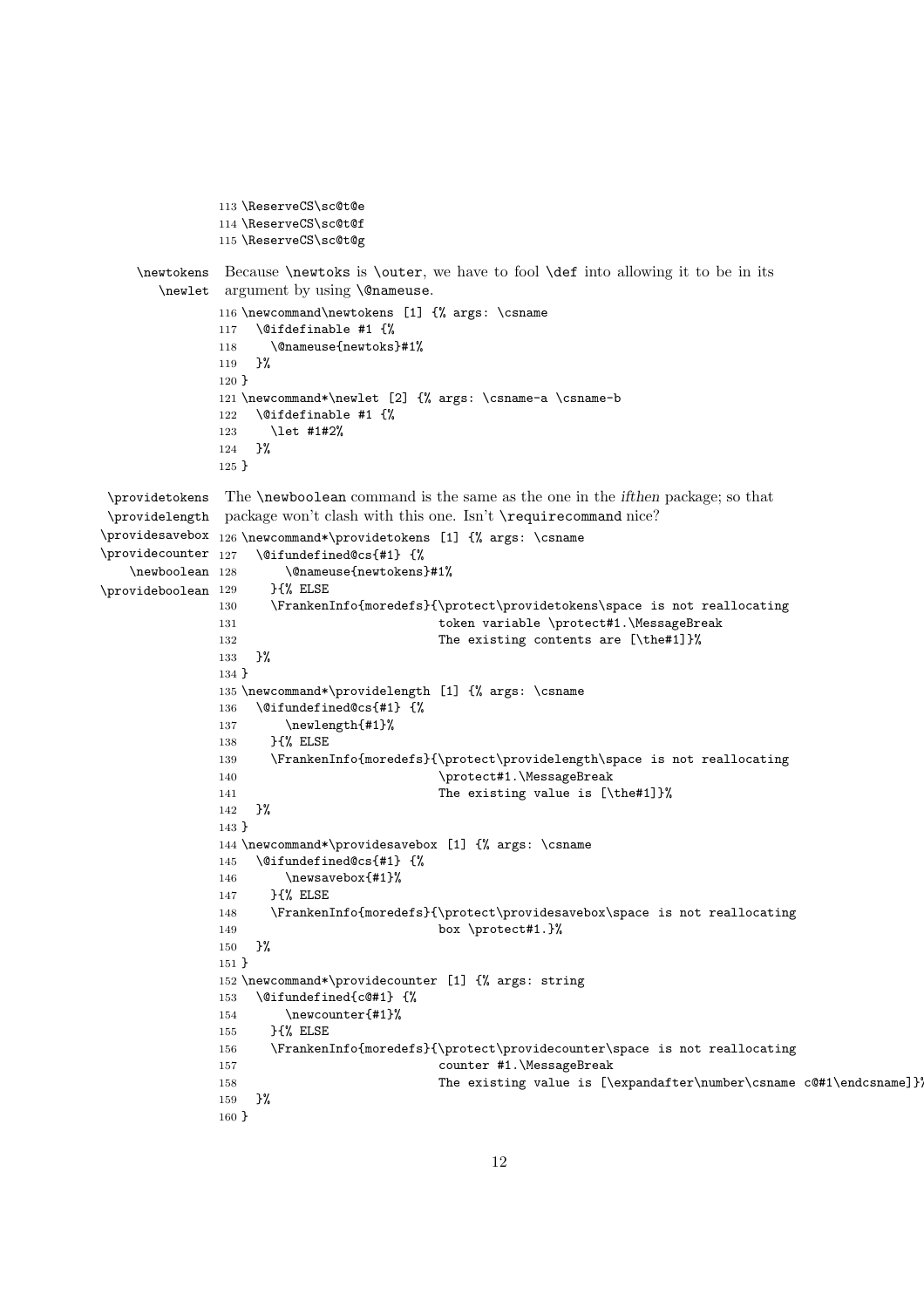The following definition follows the one in the *ifthen* package:

```
161
162 % \ProvidesPackage{ifthen}
163 % [1999/01/07 v1.1a Standard LaTeX ifthen package (DPC)]
164
165 \requirecommand*\newboolean [1] {% args: string
166 \expandafter
167 \@ifdefinable\csname if#1\endcsname {%
168 \expandafter\newif\csname if#1\endcsname
169 }%
170 }
171
172 % old def of \cs\newboolean I had before 15 Feb 00:
173 % \csname newif\expandafter\endcsname\csname if#1\endcsname
```
Notice that \defcommand is not defined yet.

If the *ifthen* package is loaded *either* before or after this package, the \provideboolean command will be the one defined in *ifthen*. Otherwise, it will be the one defined here.

There are two minor differences between this definition and the one in the *ifthen* package: (1) my command will barf on undefined but "undefinable" commands, e.g., ones that begin with  $\end{subarray}$  which LATEX reserves; (2) my command writes an informational message to the log file when the boolean variable is already defined. I'm not sure how useful the informational message is, but the first difference should I think also be in the *ifthen* package, so

*To do: I'm putting it on my list to write the LATEX team requesting this change.*

```
174 \@ifpackageloaded{ifthen} {%
175 }{% ELSE
176 \requirecommand*\provideboolean [1] {% args: string
177 \@ifundefined {if#1} {%
178 \newboolean{#1}%
179 }{% ELSE
180 \FrankenInfo{moredefs}{\protect\provideboolean\space is not reallocating
181 \protect#1.\MessageBreak
182 The value is [\@nameuse{if#1}TRUE\else FALSE\fi]}%
183    }%
184 }%
185 }
The following definition is what's in the ifthen package, for reference.
186 % \requirecommand*\provideboolean [1] {% args: string
```

```
187 % \@ifundefined{if#1}{%
188 % \expandafter
189 % \newif\csname if#1\endcsname}\relax
190 % }
```
\sc@toks@a \sc@toks@b need them. You can add them yourself in the configuration file moredefs.cfg. \addto@macro 191\newtokens\sc@toks@a \lg@addto@macro 192 \newtokens\sc@toks@b \prependto@macro 193 \g@prependto@macro 194 \newcommand\addto@macro [2] {% \lg@prependto@macro There are still missing a couple of the permutations, but I won't add them until I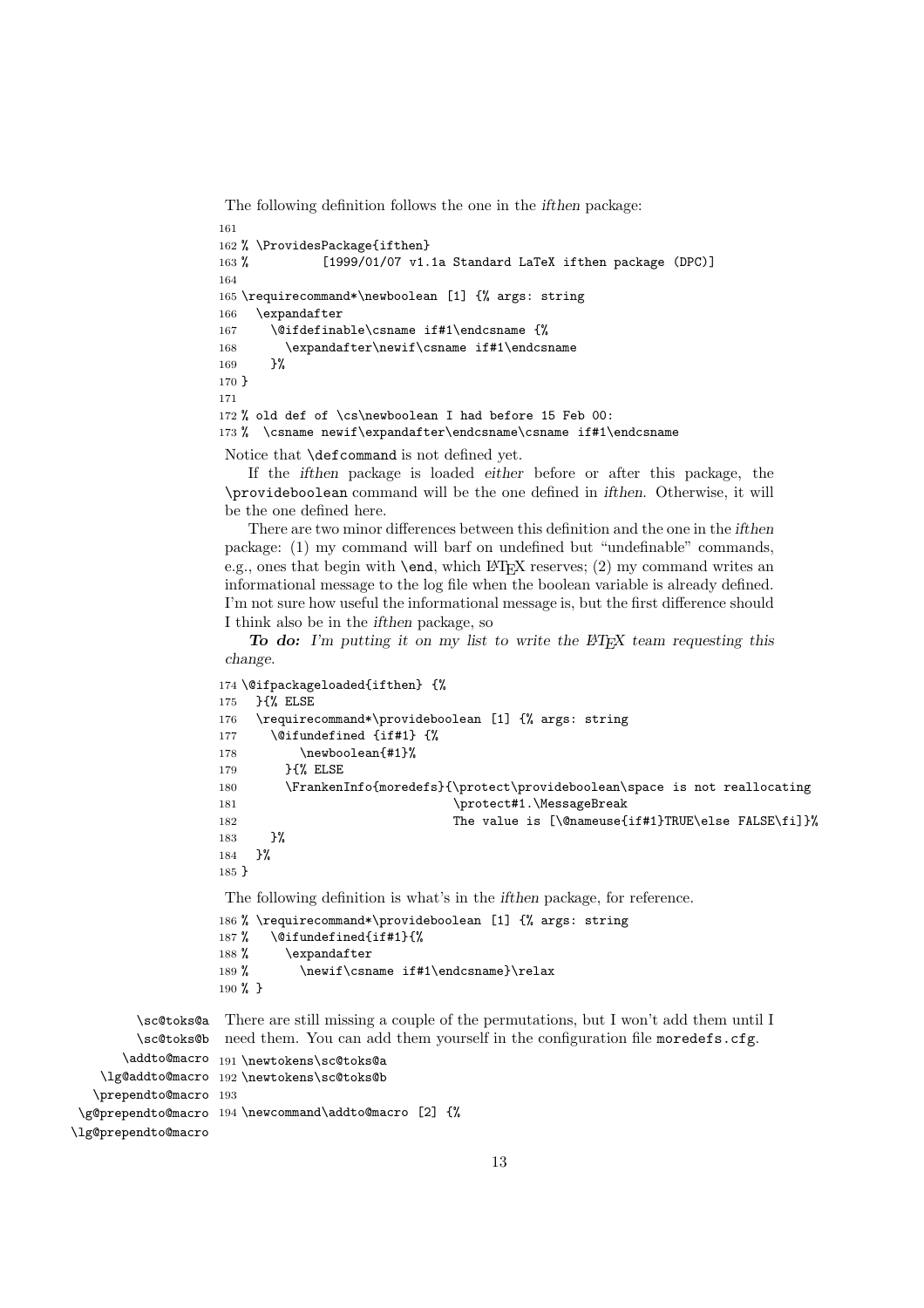```
195 \sc@toks@a=\expandafter{#1#2}%
              196 \edef#1{%
              197 \the\sc@toks@a
              198 }%
              199 }
              200 \newcommand\lg@addto@macro [2] {%
              201 \sc@toks@a=\expandafter{#1#2}%
              202 \long\xdef#1{%
              203 \the\sc@toks@a
              204 }%
              205 }
              206 \newcommand\prependto@macro [2] {%
              207 \sc@toks@a={#2}%
              208 \sc@toks@b=\expandafter{#1}%
              209 \edef#1{%
              210 \the\sc@toks@a\the\sc@toks@b
              211 }%
              212 }
              213 \newcommand\g@prependto@macro [2] {%
              214 \sc@toks@a={#2}%
              215 \sc@toks@b=\expandafter{#1}%
              216 \xdef#1{%
              217 \the\sc@toks@a\the\sc@toks@b
              218 }%
              219 }
              220 \newcommand\lg@prependto@macro [2] {%
              221 \sc@toks@a={#2}%
              222 \sc@toks@b=\expandafter{#1}%
              223 \long\xdef#1{%
              224 \the\sc@toks@a\the\sc@toks@b
              225 }%
              226 }
  \UndefineCS
\global works before them.
\UndefineName
227 \newcommand\UndefineCS [1] {% args: \csname
              228 \let#1\@undefined
              229 }
              230 \newcommand\UndefineName [1] {% args: csname
              231 \expandafter\let\csname#1\endcsname\@undefined
              232 }
  \defcommand
See the user documentation for a discussion of when to use this insteae of \def.
 \defcommand* 233 \newcommand\defcommand {%
 \def@command 234 \@star@or@long\def@command
              235 }
              236 \newcommand\def@command {%
              237 \let\@ifdefinable\@rc@ifdefinable<br>238 \new@command
                   \new@command
              239 }
     \DefName
\Global works before \DefName, \NewName, and \ToggleBoolean only!
    \DefName*
240 \newcommand\DefName {%
   \text{Qename} 241
     \NewName
242 }
   \NewName*
   \new@name
     \Global
  \sc@global
                  \@star@or@long\def@name
                                                    14
```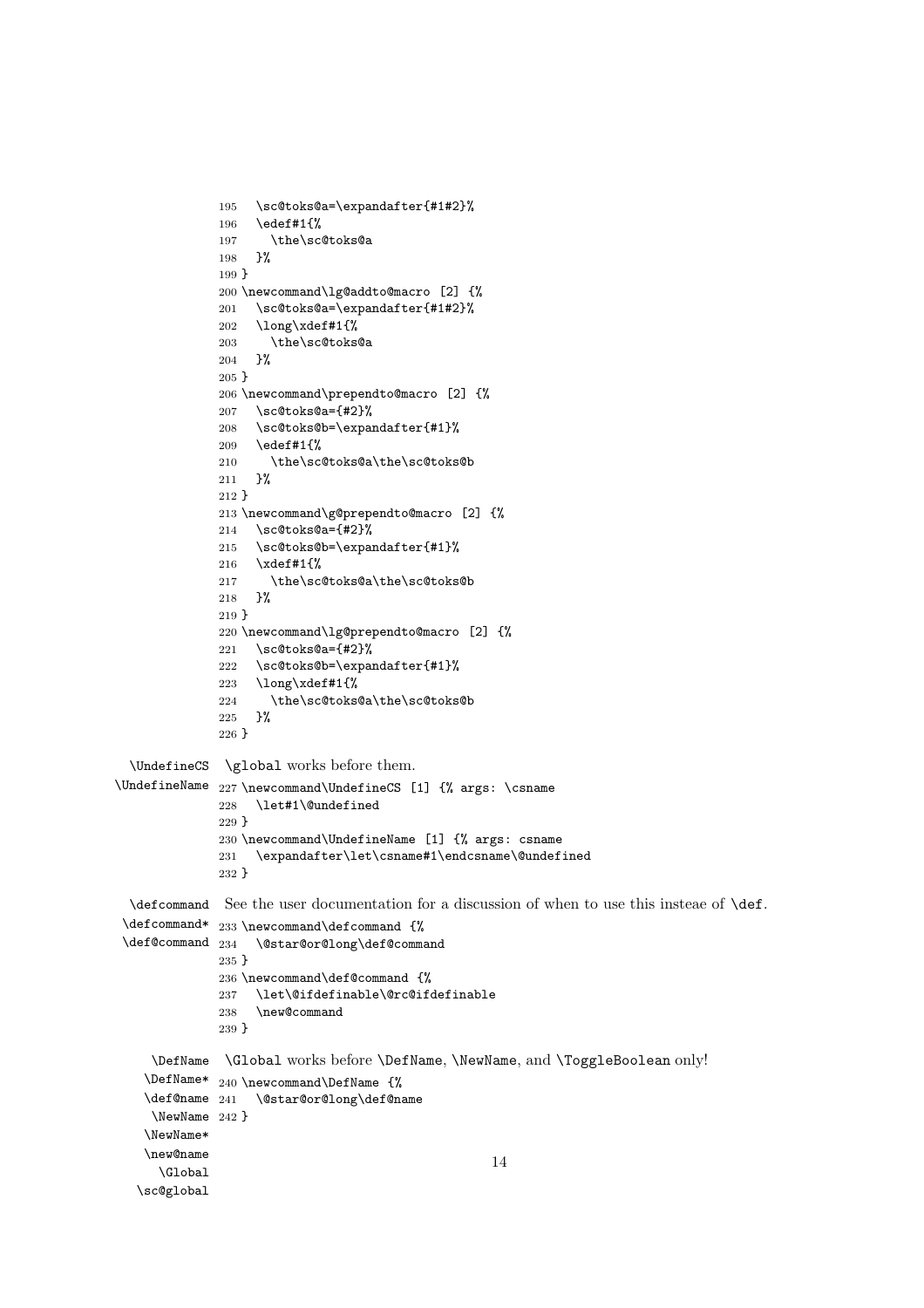```
243 \newcommand\def@name [3] {% args: arglist csname body
                   244 \sc@global\l@ngrel@x\@namedef{#1}#2{#3}%
                   245 }
                   246 \newcommand\NewName {%
                   247 \@star@or@long\new@name
                   248 }
                   249 \newcommand\new@name [3] {% args: arglist csname body
                   250 \@ifundefined{#1} {%
                   251 \sc@global\l@ngrel@x\@namedef{#1}#2{#3}%
                   252 }{% ELSE
                   253 \defcommand\reserved@a {%
                   254 #1%
                   255 }%
                   256 \@notdefinable
                   257 }%
                   258 }
                   259 \newcommand\sc@global {%
                   260 \relax
                   261 }
                   262 \newcommand\Global {%
                   263 \def\sc@global {%
                   264 \global\let\sc@global\relax\global
                   265 }%
                   266 }
        \CheckName
        \CheckName*
267 \newcommand\CheckName {%
        \check@name 268 \@star@or@long\check@name
       \RequireName
269 }
      \RequireName*
270 \newcommand\check@name [3] {% args: arglist csname body
     \text{V}require@name ^{271}271 \expandafter\DefName\sc@star@nothing{reserved@a}{#2}{#3}%
                   272 \expandafter\@check@eq\csname #1\endcsname\reserved@a
                   273 }
                   274 \newcommand\RequireName {%
                   275 \sc@star@or@long\require@name
                   276 }
                   277 \newcommand\require@name [3] {% args: arglist csname body
                   278 \@difundefined{#1} {%
                   279 \expandafter\DefName\sc@star@nothing{#1}{#2}{#3}%
                   280 }{% ELSE<br>281 \expandafter
                                         \expandafter
                   282 \expandafter \CheckName
                   283 \expandafter \sc@star@nothing
                   284 \csname #1\endcsname
                   285 {#2}{#3}%
                   286 }%
                   287 }
\NewTextFontCommand
  \NewRobustCommand
288 \newcommand\NewTextFontCommand [2] {% args: \csname font-command
 \new@robustcommand
289 \NewRobustCommand#1[1]{%
\new@@robustcommand 290
                          \iint m node291 \nfss@text{#2##1}%
                   292 \else
```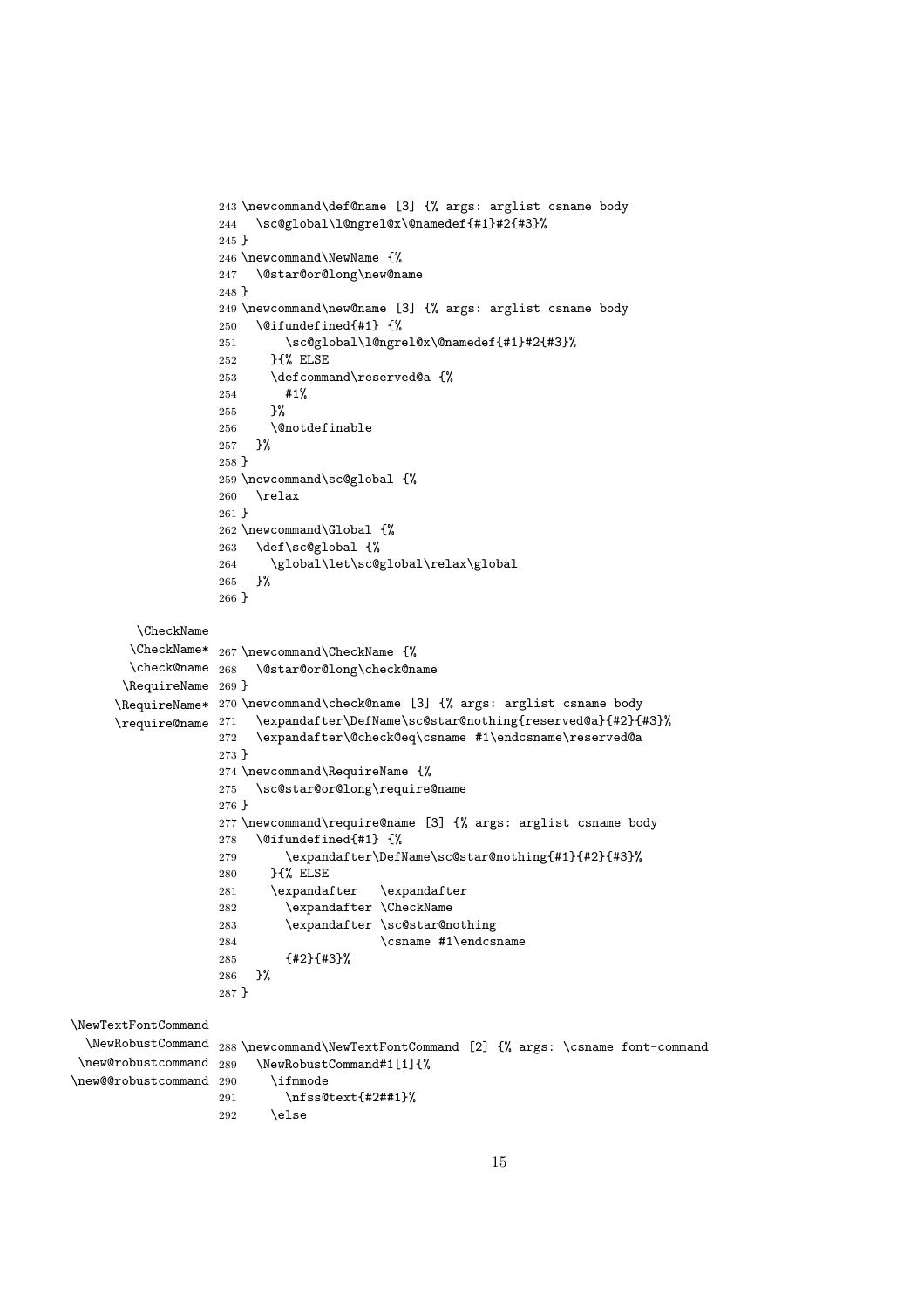```
293 \leaveymode
294 {\text@command{##1}%
295 #2\check@icl ##1\check@icr
296 \expandafter}%
297 \fi
298 }%
299 }
300 \newcommand\NewRobustCommand {%
301 \@star@or@long\new@robustcommand
302 }
```
We need a second level here because otherwise the **\fi** that closes **\@ifdefinable** will become the definition of the closing \new@command. We could use a chain of \expandafters but that would be confusing.

```
303 \newcommand\new@robustcommand [1] {%
     304 \let\sc@t@a\relax
     305 \@ifdefinable #1 \306 \def\sc@t@a {%
     307 \new@@robustcommand #1%
     308 }%
     309 }%
     310 \sc@t@a
     311 }
     312 \newcommand\new@@robustcommand [1] {%
     313 \edef\reserved@a {\string#1}%
     314 \def\reserved@b {#1}%
     315 \edef\reserved@b {%
     316 \expandafter\strip@prefix\meaning\reserved@b
     317 }%
     318 \edef#1{%
     319 \ifx\reserved@a\reserved@b
     320 \noexpand\x@protect
     321 \noexpand#1%
     322 \fi
     323 \noexpand\protect
     324 \expandafter\noexpand\csname
     325 \expandafter\@gobble\string#1 \endcsname
     326 }%
     327 \let\@ifdefinable\@rc@ifdefinable
     328 \expandafter\new@command\csname
     329 \expandafter\@gobble\string#1 \endcsname
     330 }
\Elet
     331 \newcommand\Elet {%
     332 \expandafter\let\expandafter
     333 }
```

```
\EElet
```

```
334 \newcommand*\EElet {%
              335 \expandafter\expandafter\expandafter\let\expandafter\expandafter
              336 }
 \NewUserInfo
Using \lowercase in this macro is tricky, since it gets expanded only in TEX's
\NewUserInfo*
\new@userinfo
               stomach.
```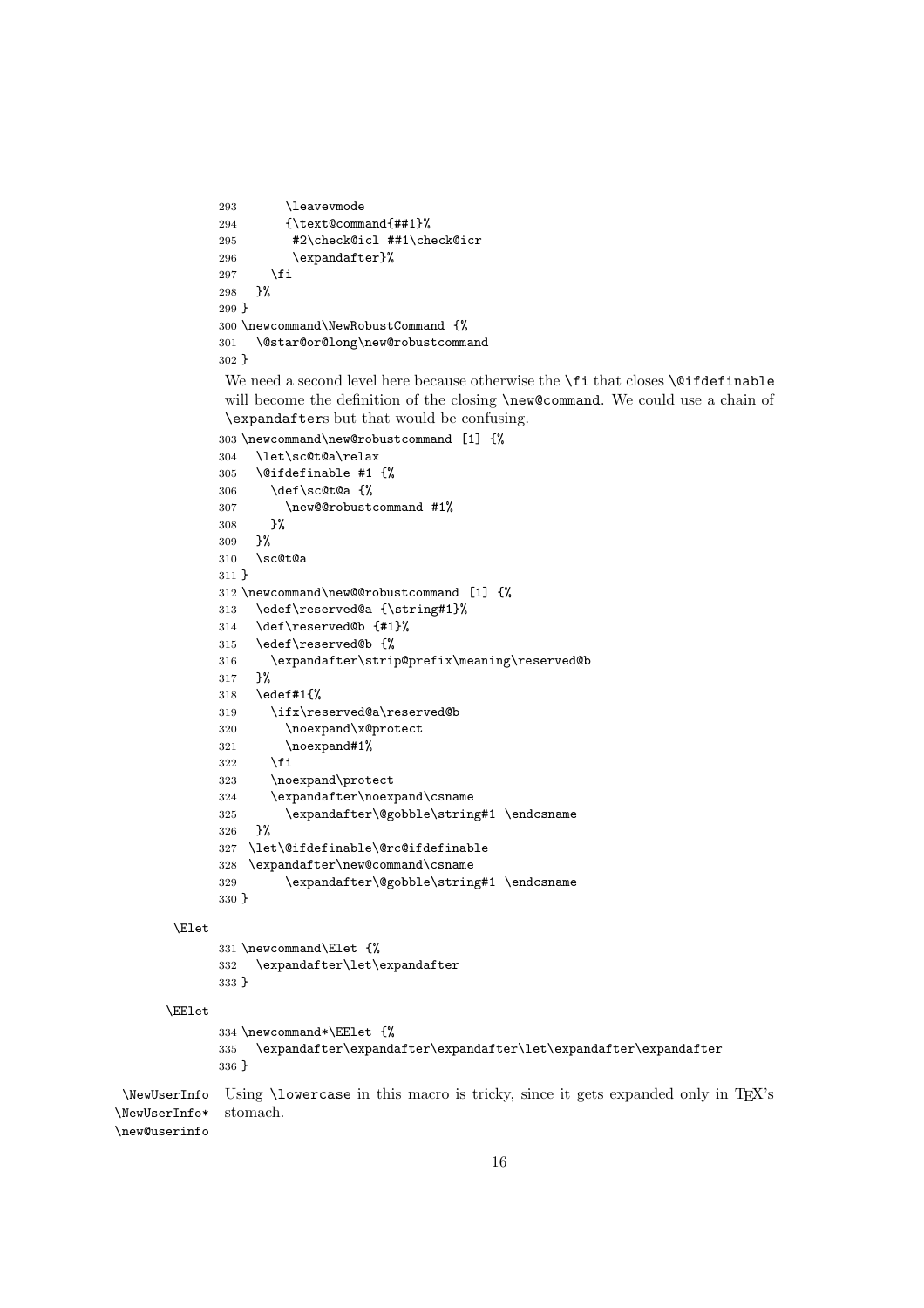```
337 \newcommand\NewUserInfo {%
338 \sc@star@or@long\new@userinfo
339 }
340 \newcommand*\new@userinfo [2][] {% args: [\csname] \csname
341 \expandafter\ReserveCS\sc@star@nothing{#2}%
342 \def\sc@t@b {#1}%
```
If we were not given the optional user-cmd, define scratch b to be a lowercase version of the variable, without the backslash. Otherwise use the user-cmd given, without the backslash.

```
343 \ifx\sc@t@b\ShortEmpty
            344 \edef\sc@t@a {%
            345 \edef\noexpand\sc@t@b{%
            346 \E@cdr\string#2\@nil
            347 }%
            348 }%
            349 \lowercase\expandafter{\sc@t@a}%
            350 \else
            351 \edef\sc@t@b {\E@cdr\string#1\@nil}%
            352 \fi
             Now define the user-cmd to be a redefinition of the variable.
            353 \edef\sc@t@a {%
            354 \noexpand\NewName\sc@star@nothing{\sc@t@b}{####1}
            355 {\noexpand\renewcommand\sc@star@nothing\noexpand#2{####1}}
            356 }%
            357 \sc@t@a
            358 }
    \SaveCS
 \RestoreCS
359 \newcommand\SaveCS [1] {% args: \csname
  \text{SaveName } 360\RestoreName
361 }
                 \expandafter\newlet\csname MDSaved\E@cdr\string#1\@nil\endcsname#1%
            362 \newcommand\RestoreCS [1] {% args: \csname
            363 \Elet#1\csname MDSaved\E@cdr\string#1\@nil\endcsname
            364 \UndefineName{MDSaved\E@cdr\string#1\@nil}%
            365 }
            366 \newcommand\SaveName [1] {% args: csname
            367 \ReserveName{MDSaved#1}%
            368 \EElet\csname MDSaved#1\endcsname
            369 \csname #1\endcsname
            370 }
            371 \newcommand\RestoreName [1] {% args: csname
            372 \EElet\csname #1\endcsname
            373 \csname MDSaved#1\endcsname
            374 \UndefineName{MDSaved#1}%
```
#### }

## **12 Controlling expansion**

```
\EExpand...\In
Uses \sc@t@a, \sc@t@b, \sc@t@c.
\EExpand*...\In
376 \newcommand\eExpand {%
    \sc@EExpand
377 \sc@star@or@long\sc@eExpand
\eExpand...\In
\eExpand*...\In
    \sc@eExpand
      \eExecute
     \eExecute*
  \sc@eExecute
```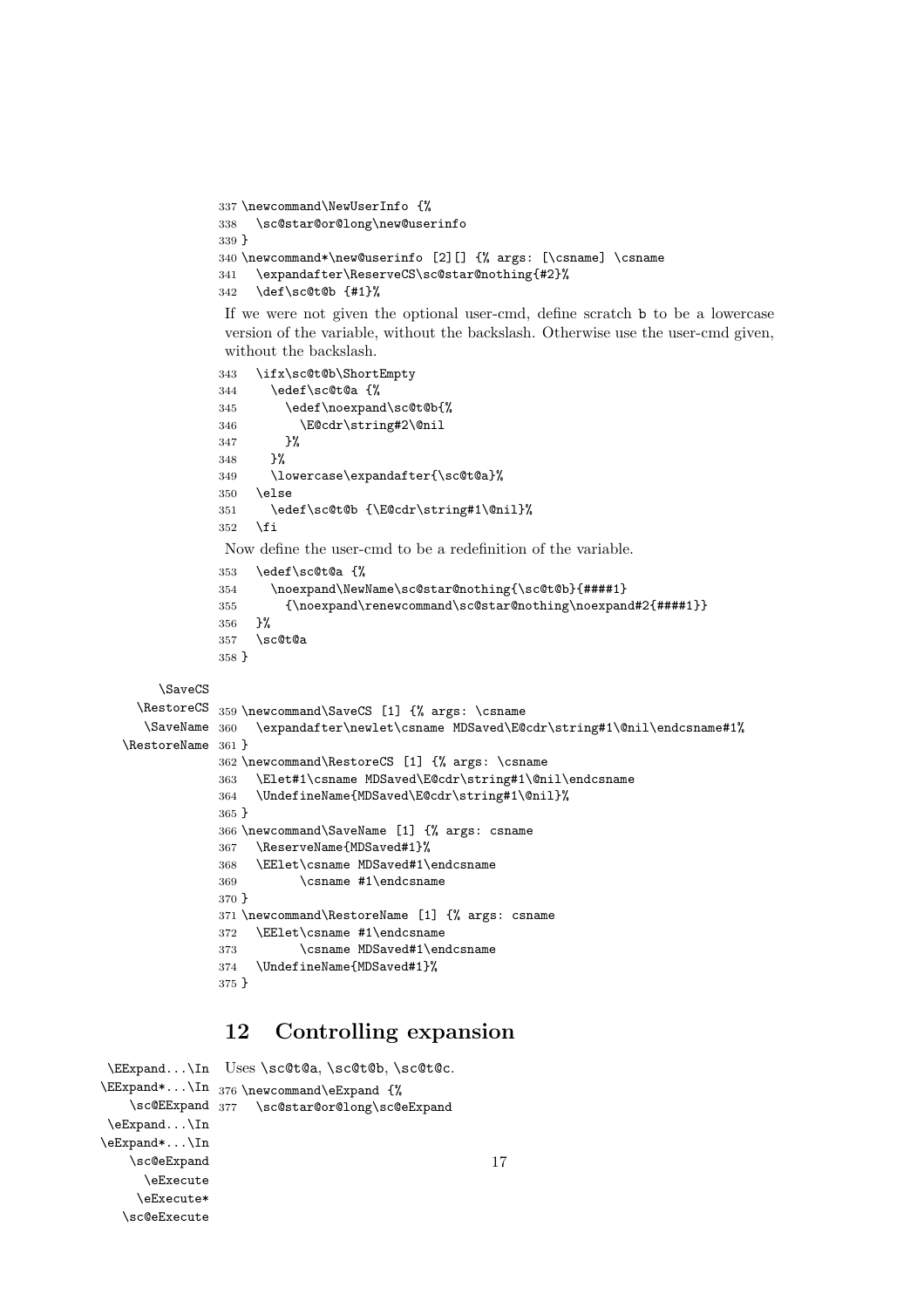```
378 }
       379 \NewName{sc@eExpand} {#1\In#2} {% args: object body
       380 \l@ngrel@x\edef\sc@t@a{#1}%
       381 \expandafter\defcommand\sc@star@nothing\sc@t@b [1] {#2}%
       382 \expandafter \sc@t@b
       383 \expandafter {\sc@t@a}%
       384 }
       385 \newcommand\EExpand {%
       386 \sc@star@or@long\sc@EExpand
       387 }
       When this is short, both the two args are short. \sc@star@nothing gets reset
       by the first \defcommand, so we save it in \sc@t@c.
       388 \NewName{sc@EExpand}{#1\In#2} {% args: object body
       389 \let\sc@t@c\sc@star@nothing
       390 \expandafter \expandafter
       391 \expandafter \defcommand
       392 \expandafter \sc@t@c
       393 \expandafter \sc@t@a
       394 \expandafter {#1}%
       395 \expandafter\defcommand\sc@t@c\sc@t@b [1] {#2}%
       396 \expandafter\sc@t@b
       397 \expandafter{\sc@t@a}%
       398 }
       399 \newcommand\eExecute {%
       400 \sc@star@or@long\sc@eExecute
       401 }
       402 \newcommand\sc@eExecute [1] {% args: body
       403 \l@ngrel@x\edef\sc@t@a {#1}%
       404 \sc@t@a
       405 }
\E@car
\E@cdr 406 \NewName{E@cdr} {#1\@nil} {%
       407 \expandafter\@cdr #1\@nil
       408 }
       409 \NewName{E@car} {#1\@nil} {%
       410 \expandafter\@car #1\@nil
       411 }
```
## **13 Gobbling**

```
\Gobble
M for mandatory arg, i.e., one token. O for optional arg, i.e., a square-brace pair.
    \GobbleM
412 \newlet\Gobble\@gobble
    \GobbleO
413 \newlet\GobbleM\@gobble
   \GobbleMM
414 \newcommand\GobbleO {%
   \GobbleMO
415 \@ifnextchar [
   \GobbleOM 416
\simeq 417\sc@gobbleOM 418 }
                      \sc@gobbleO
                     \text{relax}419 \newlet\GobbleMM\@gobbletwo
             420 \newcommand\GobbleOM {%
             421 \@ifnextchar [
```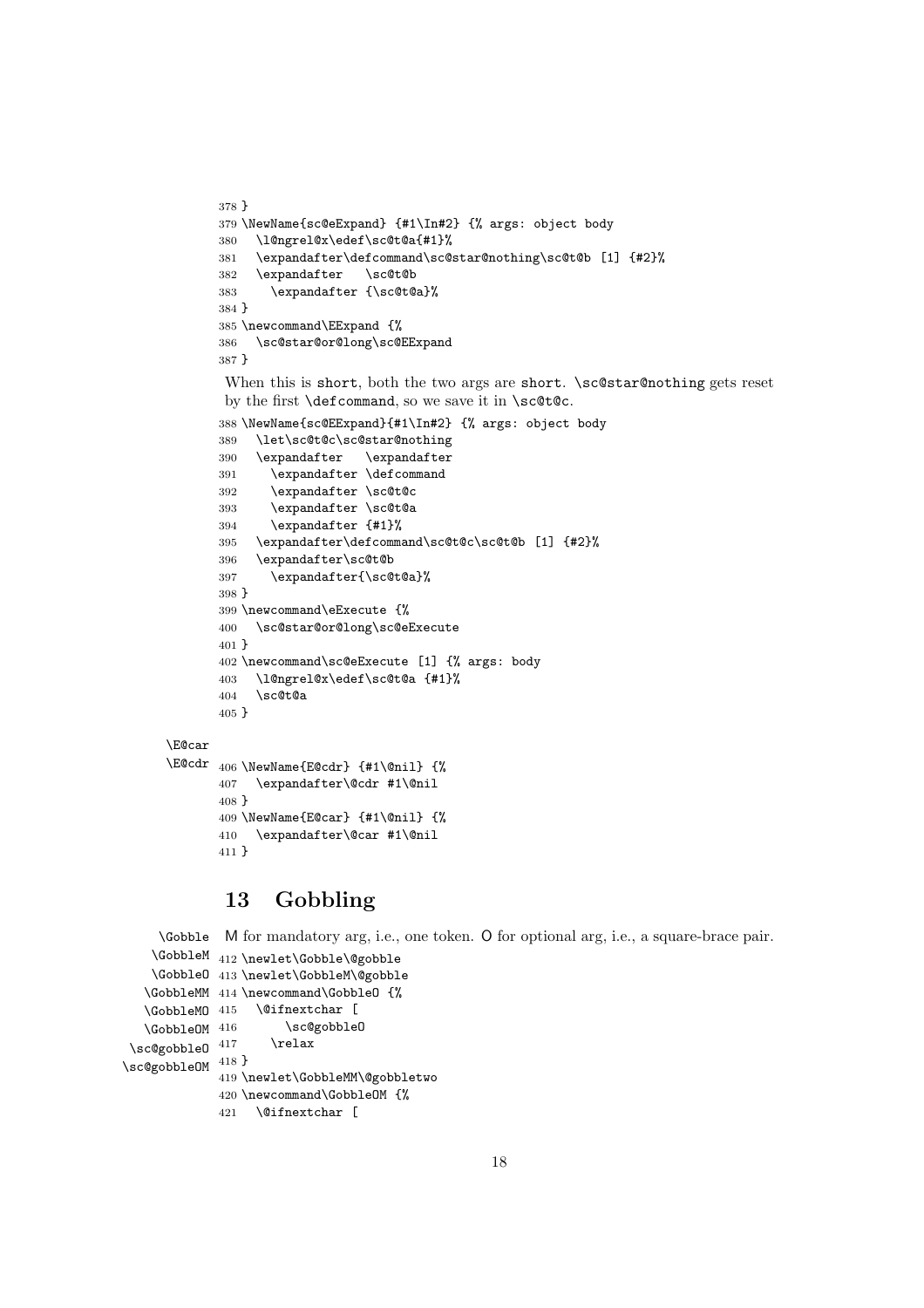```
422 \sc@gobbleOM
423 \qquad \text{Gobble}424 }
425 \newcommand\GobbleMO [1] {%
426 \@ifnextchar [
427 \sc@gobbleO
428 \relax
429 }
430 \NewName{sc@gobbleOM} {[#1]#2}
431 {}
432 \NewName{sc@gobbleO} {[#1]}
433 {}
```
# **14 Option declaration**

```
\DeclareBooleanOptions
\DeclareBooleanUserOptions 434 \newcommand\DeclareBooleanOptions [2] {% args: on off
                           435 \newboolean{@#1@}%
                           436 \DeclareOption{#1} {%
                           437 \@nameuse{@#1@true}
                           438 }%<br>439 \D
                                 439 \DeclareOption{#2} {%
                           440 \@nameuse{@#1@false}
                           441 }%
                           442 }
                           443 \newcommand\DeclareBooleanUserOptions [2] {% args: on off
                           444 \DeclareBooleanOptions{#1}{#2}%
                           445 \ReserveName{#1}%
                           446 \ReserveName{#2}%
                           447 \EElet \csname#1\endcsname\csname @#1@true\endcsname
                           448 \EElet \csname#2\endcsname\csname @#1@false\endcsname
                           449 }
```
## **15 Toggle a boolean**

```
\ToggleBoolean
```

```
450 \newcommand\ToggleBoolean [1] {% arg: boolean
451 \csname if#1\endcsname
452 \sc@global\csname #1false\endcsname
453 \lambdaelse
454 \sc@global\csname #1true\endcsname
455 \fi
456 }
```
# **16 Debugging**

```
\VerboseErrors
\GVerboseErrors
457 \newcommand*\VerboseErrors [1][\@M] {% args: [number]
                We do not use \setcounter but rather set these counters locally.
                458 \c@errorcontextlines #1%
```

```
459 \showboxbreadth #1%
```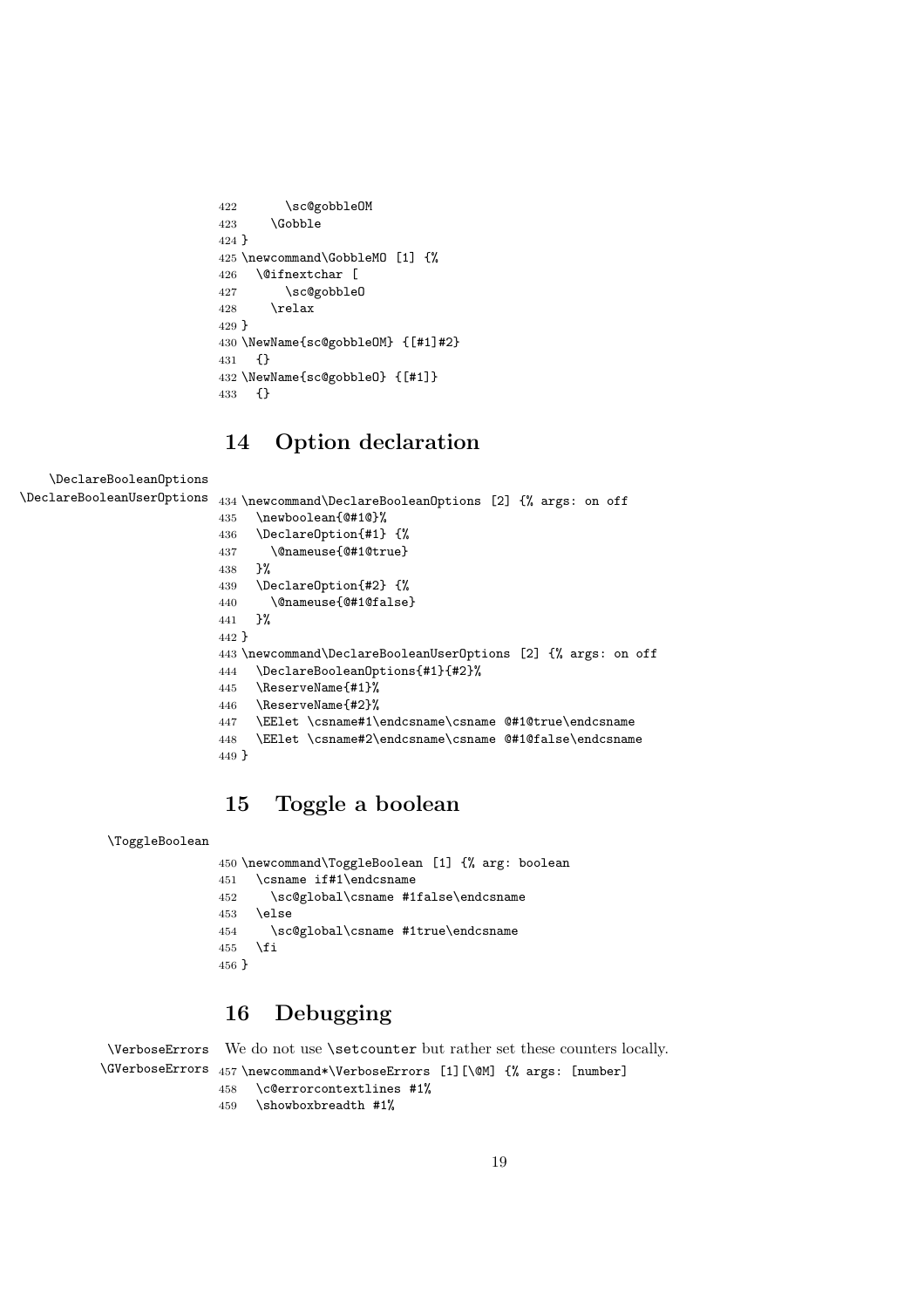```
460 \showboxdepth #1%
                461 }
                462 \newcommand*\GVerboseErrors [1][\@M] {% args: [number]
                463 \global\c@errorcontextlines #1%
                464 \global\showboxbreadth #1%
                465 \global\showboxdepth #1%
                466 }
         \Debug
Set \debug to 0, 1, or 2.
        \GDebug
467 \ReserveCS\md@maybe@global
\md@maybe@global
468 \newcommand*\Debug {%
                469 \let\md@maybe@global\relax
                470 \md@debug
                471 }
                472 \newcommand*\GDebug {%
                473 \let\md@maybe@global\global
                474 \md@debug
                475 }
                476 \newcommand*\md@debug [1] {% args: debug-level
                477 \ifnum #1 > 0%
                478 \let\sc@t@a\@M
                479 \md@maybe@global\def\DTypeout ##1{%
                480 \typeout{##1}%
                481 }%
                482 \md@maybe@global\def\DGobbleM ##1{%
                483 \typeout{DGobbleM: [##1]}%
                484 }%
                485 \ifnum #1 > 1%
                486 \md@maybe@global\def\DDTypeout ##1{%
                487 \typeout{##1}%
                488 }%
                489 \ifnum #1 > 2%
                490 \md@maybe@global\def\DDDTypeout ##1{%
                491 \typeout{##1}%
                492 }%
                493 \setminusfi
                494 \overrightarrow{f}495 \else
                496 \let\sc@t@a\m@ne
                497 \md@maybe@global\let\DTypeout\GobbleM
                498 \md@maybe@global\let\DDTypeout\GobbleM
                499 \md@maybe@global\let\DDDTypeout\GobbleM
                500 \md@maybe@global\let\DGobbleM\GobbleM
                501 \setminusfi
                502 \md@maybe@global\tracingoutput#1 %
                503 \md@maybe@global\tracingpages#1 %
                504 \md@maybe@global\tracingmacros#1 %
                505 \md@maybe@global\tracingcommands#1 %
                506 \ifx\md@maybe@global\relax
                507 \VerboseErrors[\sc@t@a]%
                508 \typeout{++++ Debugging [#1]\on@line}%
                509 \else
                510 \GVerboseErrors[\sc@t@a]%
                511 \typeout{++++ Global debugging [#1]\on@line}%
```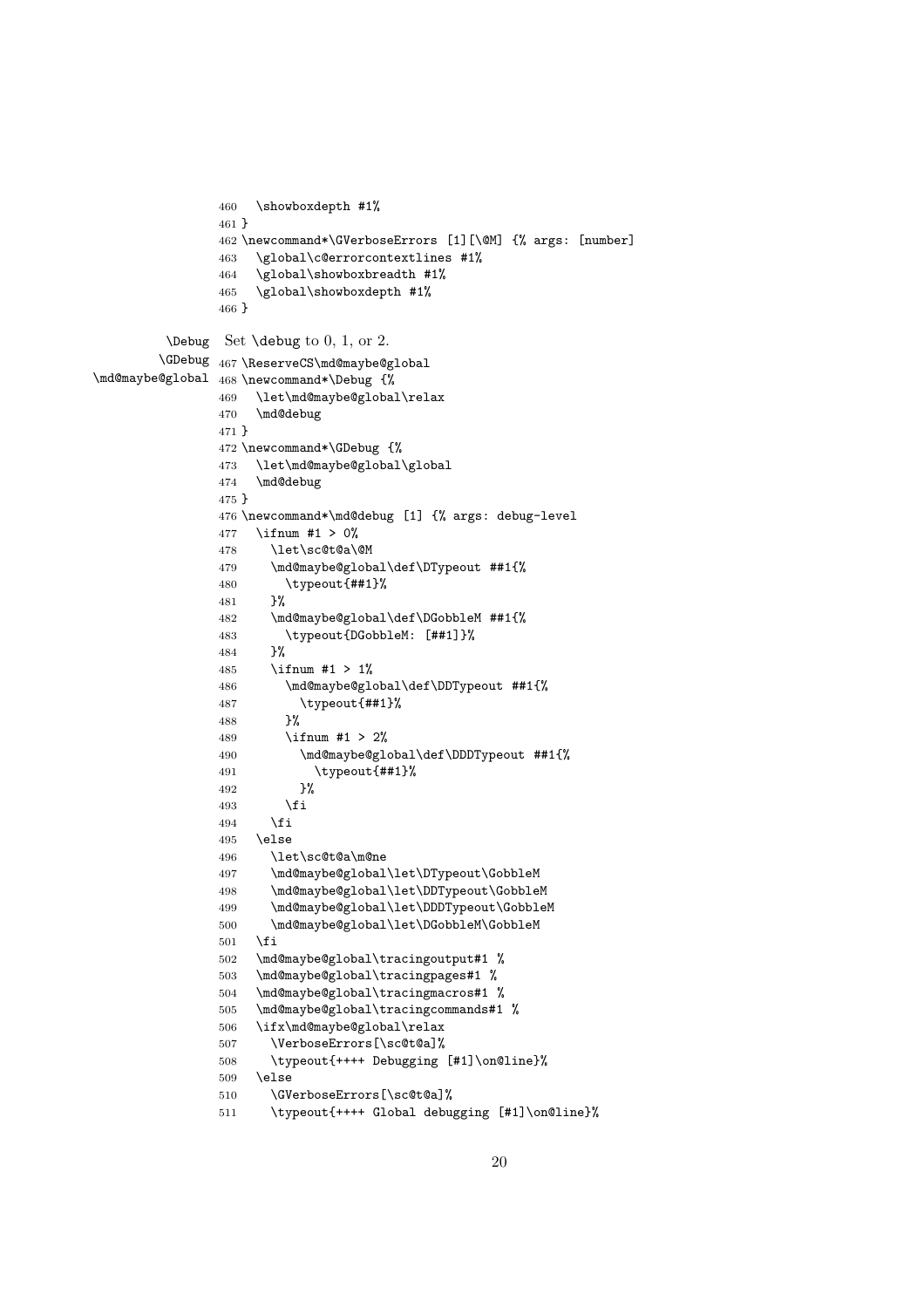```
512 \overline{f}513 }
     \DTypeout
     \DTypeout
     \DTypeout
     \DGobbleM
                When the debugging parameter is not set, these commands gobble their argument.
                    To do: Streamline dox about "debugging parameter"; should be something
                checkable, no?
               514 \newlet\DTypeout\GobbleM
               515 \newlet\DDTypeout\GobbleM
               516 \newlet\DDDTypeout\GobbleM
               517 \newlet\DGobbleM\GobbleM
 \FrankenError
\FrankenWarning
518 \newcommand\FrankenWarning [2] {% args: package warning
  \FrankenInfo
                    \GenericWarning % continuation message
               520 {(#1)\@spaces\@spaces\@spaces\@spaces\@spaces}
               521 {Frankenstein (#1) WARNING: #2}%
               522 }
               523 \newcommand\FrankenError [3] {% args: package error-message help-text
               524 \GenericError % args: continuation message where-help what-help
               525 {(#1)\@spaces\@spaces\@spaces\@spaces\@spaces}
               526 {Frankenstein (#1) error: #2}
               527 {See the documenation for the #1 package for more information.}
               528 {#3}%
               529 }
               530 \newcommand\FrankenInfo [2] {% args: package info
               531 \GenericInfo % continuation message
               532 {(#1)\@spaces\@spaces\@spaces\@spaces\@spaces}
               533 {Frankenstein (#1) says: #2}%
               534 }
```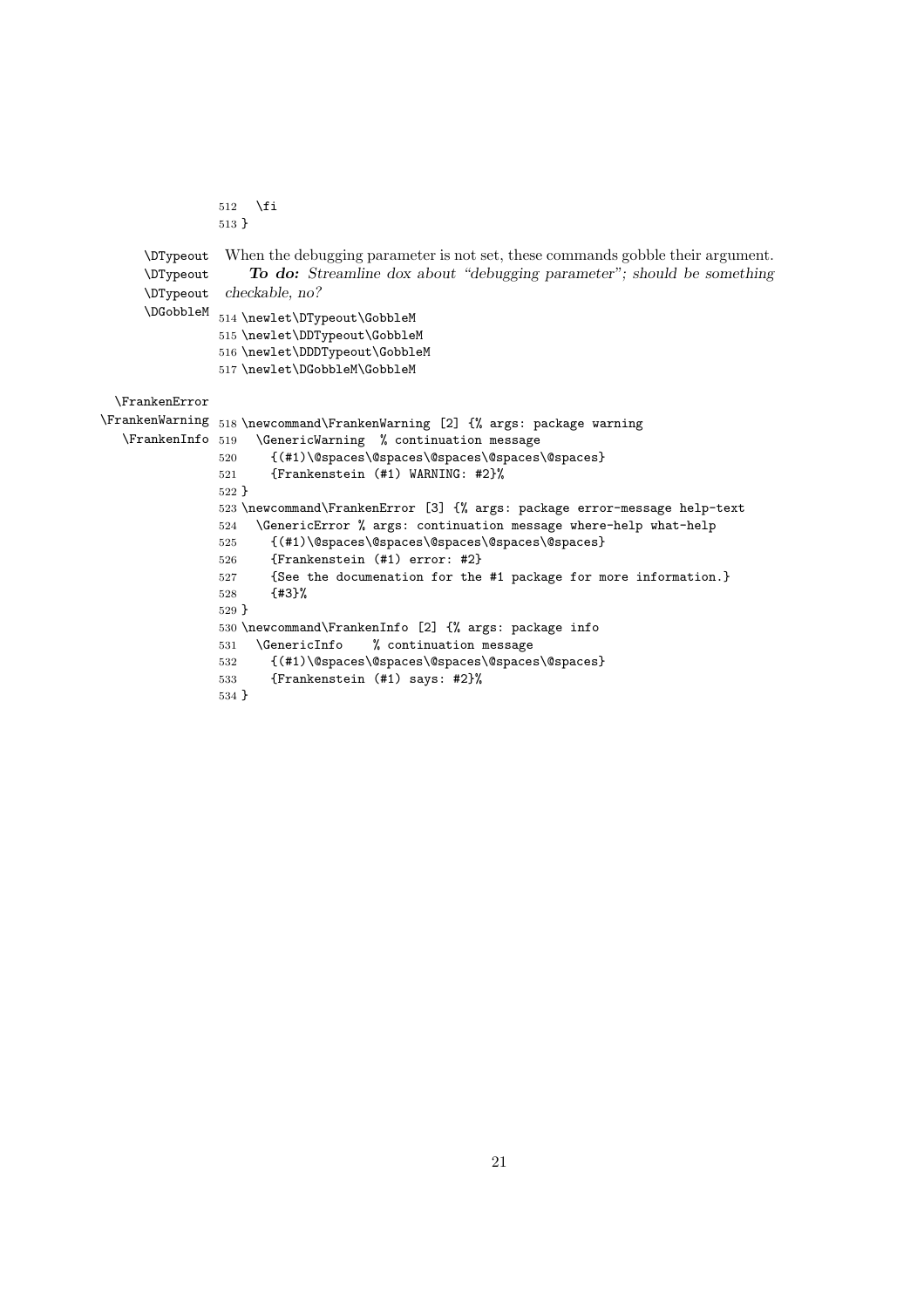# **Index**

Numbers written in italic refer to the page where the corresponding entry is described; numbers underlined refer to the code line of the definition; numbers in roman refer to the code lines where the entry is used.

| <b>Symbols</b>                                                            | $\text{check@icr } \ldots 295$                      | Е                                                   |
|---------------------------------------------------------------------------|-----------------------------------------------------|-----------------------------------------------------|
| \CM 457, 462, 478                                                         | $\texttt{check@name} \dots \dots \underline{267}$   | $\text{E@car } \ldots \ldots \ldots \frac{406}{1}$  |
| $\text{Obreak@tfor  42}$                                                  | $\Lambda$ 79                                        | $\text{E@car}\$ Qnil <sub><math>\cup</math></sub> 6 |
| $\sqrt{c}ar \ldots \ldots \ldots 410$                                     | $\text{CheckName } \dots 4, \frac{267}{2}$          | $\text{E@cdr }  346, 351,$                          |
| $\text{Qcdr}$ 407                                                         | $\text{CheckName*} \dots 4, \frac{267}{2}$          | 360, 363, 364, 406                                  |
| $\texttt{\textback{Qeq}} \dots 272$                                       | \cs $\ldots \ldots \ldots 172$                      | $\text{CEQcdr} \dots \text{Onil}_{\square} \dots 6$ |
| $\text{\textbackslash}\mathfrak{G}$ irstoftwo  28, 48                     | \csname 14, 75, 86, 98,                             | $\text{led} 6, 24, 196,$                            |
| $\text{Qgobble} \ldots \ldots 25,$                                        | 116, 121,<br>126,                                   | 209, 313,<br>315,                                   |
| 325, 329, 412, 413                                                        | 135, 144,<br>158,                                   | 318, 344, 345,                                      |
| $\texttt{\textbackslash Qgobbletwo \dots 419}$                            | 167,<br>168,<br>173,                                | 351, 353, 380, 403                                  |
| $\setminus$ @ifdefinable                                                  | 189,<br>227,<br>231,                                | <b>\EElet</b> $4, 334,$                             |
| $\ldots$ 117, 122,                                                        | 272,<br>284,<br>288,                                | 368, 372, 447, 448                                  |
| 167, 237, 305, 327                                                        | 324,<br>328,<br>340,                                | $\text{Ezecute} \dots 5, 376$                       |
| $\left\{ \circlearrowright$                                               | 362,<br>359,<br>360,                                |                                                     |
| $\ldots$ 415, 421, 426                                                    | 363,<br>368,<br>369,                                | $\text{Ezecute*} \dots 5, 376$                      |
| \@ifpackageloaded . 174                                                   | 372, 373,<br>447,                                   | $\E$ Expand  385                                    |
| $\texttt{\textbackslash}\mathfrak{G}$ ifstar $\ldots \ldots \ldots 55,66$ | 448, 451, 452, 454                                  | $\text{Expand} \dots 14, 376$                       |
| \@ifundefined                                                             |                                                     | $\E$ Expand* \In . 5, 376                           |
| $\ldots$ 10, 27, 153,                                                     | D<br>\DDDTypeout                                    | \eExpand*\In $.5, 376$                              |
| 177, 187, 250, 278                                                        | $\ldots$ 7, 490, 499, 516                           | $\E$ xpand $\In$ 5, 376                             |
|                                                                           | \DDTypeout                                          | $\text{Expand}\$ In $. 5, 376$                      |
| 23, 76, 127, 136, 145                                                     | $\ldots$ 7, 486, 498, 515                           | <b>\Elet</b> $4, 331, 363$                          |
| $\Omega$ 244, 251                                                         | $\Delta$ $\ldots$ 7, 467                            | \else 43, 49, 182, 292,                             |
| $\{\n$ enameuse  118,<br>128, 182, 437, 440                               | \DeclareBooleanOptions                              | 350, 453, 495, 509                                  |
| $\lambda$ nil  346, 351,                                                  | $\ldots \ldots \ldots 6, \underline{434}$           |                                                     |
| 360, 363, 364,                                                            | \DeclareBooleanUserOptions                          | $\ldots$ 14, 158, 167,                              |
| 406, 407, 409, 410                                                        | . 7, <u>434</u>                                     | 168, 173, 189,                                      |
| $\{\texttt{Onotdefinable}\ \dots\ 256}\$                                  | \Declare0ption 436, 439                             | 231, 272, 284,                                      |
| \@rc@ifdefinable                                                          | \def $1-5$ , $32$ , $57$ ,                          | 325,<br>329,<br>360,                                |
| $\ldots \ldots 237, 327$                                                  | 61, 67, 87, 263,                                    | 363, 368, 369,                                      |
| $\text{Qsecondoftwo} \dots 29, 50$                                        | 306, 314, 342,                                      | 373, 447,<br>372,                                   |
| \@spaces . 520, 525, 532                                                  | 479, 482, 486, 490                                  | 448, 451, 452, 454                                  |
| \@star@or@long                                                            | $\texttt{def}$ 233                                  | $\end{input}$<br>19                                 |
| $\ldots$ 84, 234,                                                         | $\texttt{def}$ 240                                  | $\text{expandafter} \dots 25,$                      |
| 241, 247, 268, 301                                                        | $\text{deformand} \dots 3, \underline{233},$        | $34-37, 48,$<br>50,                                 |
| $\texttt{\textbackslash}$ Ctempswafalse  33                               | 253, 381, 391, 395                                  | 77, 79, 93, 99,                                     |
| \@tempswatrue<br>41                                                       | $\defcommand* \f{$                                  | 105, 158, 166,                                      |
| $\setminus$ @tfor<br>34                                                   | \DefName                                            | 168,<br>173,<br>188,                                |
| $\text{\&\quad} \ldots 228, 231$                                          | $4, 93, \underline{240}, 271, 279$                  | 195,<br>201,<br>208,                                |
|                                                                           | $\Delta^*$ $\frac{4}{240}$                          | 215, 222,<br>231,                                   |
| A                                                                         | \DGobbleM 7, 482, 500, 514                          | 271, 272,<br>279,                                   |
| $\addto \mathbb{C}$ $\downarrow$ , $\frac{191}{191}$                      | $\sim$ . The second contract of $\sim$<br>\do<br>37 | $281 - 283,$<br>296,                                |
|                                                                           | $\odot$ $\cdots$                                    | 316,<br>324,<br>325,                                |
| $\mathbf C$                                                               | \DoXPackageS<br>$\overline{2}$                      | 329,<br>332,<br>328,                                |
| \c@errorcontextlines                                                      | \DoXUsepackagE<br>$\perp$                           | 335,<br>341,<br>349,                                |
| $\ldots \ldots 458, 463$                                                  | $\D{Typeout}$ 7,                                    | 360,<br>$381 - 383,$                                |
| $\text{check@icl} \dots 295$                                              | 39, 44, 479, 497, 514                               | 390-397, 407, 410                                   |
|                                                                           |                                                     |                                                     |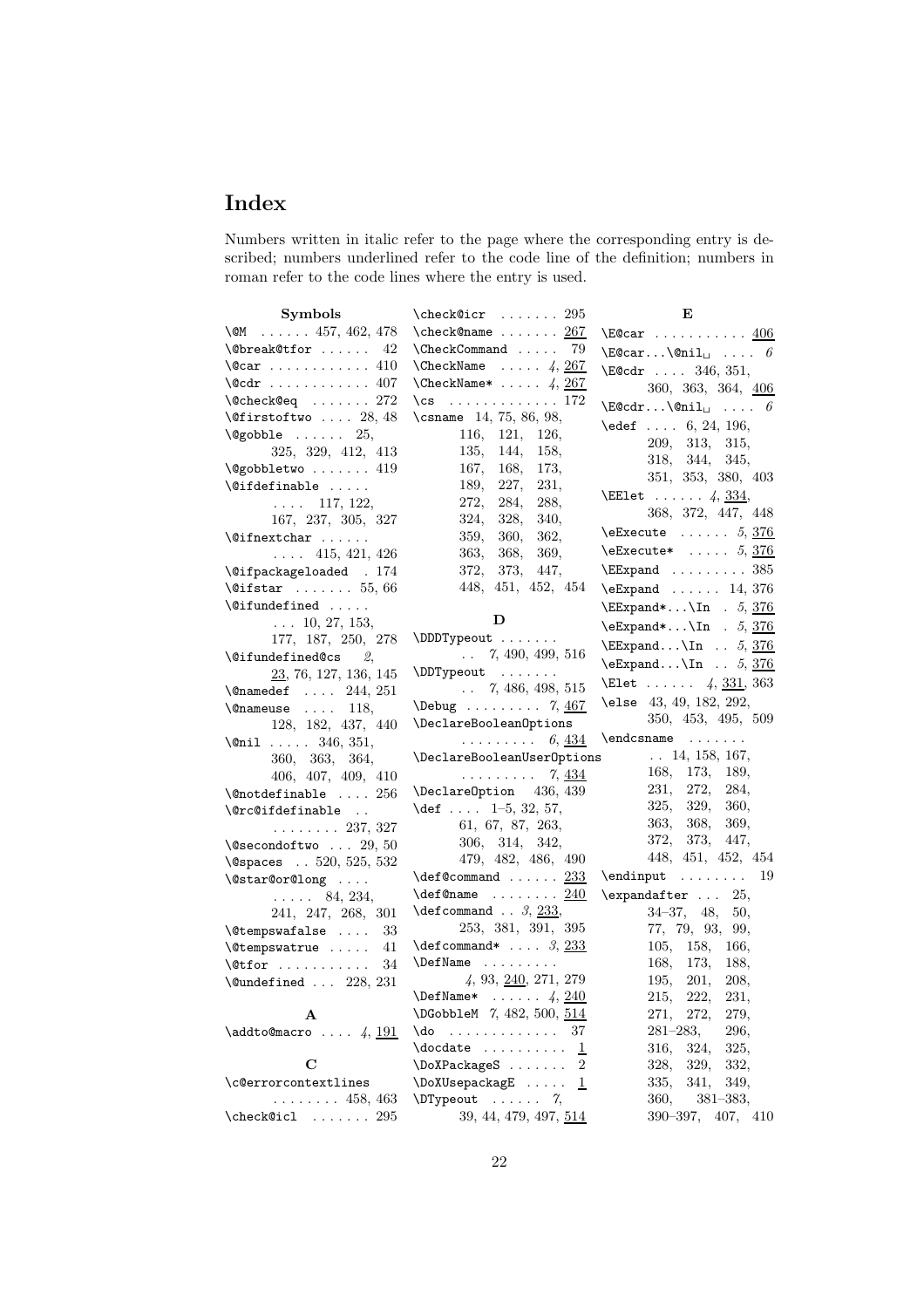| F                           |
|-----------------------------|
| $\{f_i$ . 45, 51, 182, 297, |
| 322, 352, 455,              |
| 493, 494, 501, 512          |
| $\theta \dots \dots \dots$  |
|                             |
|                             |
| $\Gamma$ 7, 518             |
|                             |
| $\ldots 7, 130, 139,$       |
| 148, 156, 180, 518          |
| $\Gamma$ . 7, 518           |

#### **G**

| \g@prependto@macro .                               |
|----------------------------------------------------|
| . 5, <u>191</u>                                    |
| $\text{GDebug} \dots \dots \dots 7, \frac{467}{1}$ |
| <b>\GenericError</b> $\dots$ . $524$               |
| $\{\text{GenericInfo}\dots \dots \ 531\}$          |
| $\Gamma$ 519                                       |
| $\Gamma \ldots \ldots \ 4, 240$                    |
| \global 264, 463-465, 473                          |
| $\text{Cobble } \ldots \ldots 6, 412$              |
| $\setminus$ GobbleM $6, 412,$                      |
| $497 - 500, 514 - 517$                             |
| <b>\GobbleMM</b><br>$\ldots \ldots 6,412$          |
| $\setminus$ GobbleMO  6, 412                       |
| <b>\GobbleO</b><br>$\ldots \ldots 6,412$           |
| $\setminus$ GobbleOM  6, 412                       |
| <b>\GVerboseErrors</b>                             |
| 7, $457, 510$                                      |

#### **H**

| \HaveECitationS |  |  |  |  |  |
|-----------------|--|--|--|--|--|
|-----------------|--|--|--|--|--|

#### **I**

| $\iota$ if@tempswa  47                                                |
|-----------------------------------------------------------------------|
| $\left\{\text{IfElement } \ldots 31, 32\right\}$                      |
| $\left\{ \mathbb{E} \right\}$ . $\left\{ \mathbb{R} \right\}$ . 2, 31 |
| $\mathcal{S}$ 290                                                     |
| \ifnum $477, 485, 489$                                                |
| \ifx  38, 319, 343, 506                                               |
| $\ln$ 14                                                              |
| \Init@CS  84,86                                                       |
| $\{Init@Name \dots 90, 92\}$                                          |
| $\IntCS$ 2, 83                                                        |
| $\IntCS*$ 2, 83                                                       |
| $\{InitName \dots 2, 83\}$                                            |
| $\{InitName* \dots 2, 83\}$                                           |
|                                                                       |
|                                                                       |

| $\verb \JusTLoaDInformation 12 $ |  |
|----------------------------------|--|
|                                  |  |

| Τ.                                   |
|--------------------------------------|
| \l@ngrel@x 56, 60, 87,               |
| 244, 251, 380, 403                   |
| $\lambda$ 293                        |
| $\lambda$ let $56,$                  |
| 60, 69, 123, 228,                    |
| 231, 237, 264,                       |
| 304, 327, 332,                       |
| 335, 389, 469,                       |
| 473, 478, 496-500                    |
| $\qquad$ lg@addto@macro . 4, 191     |
| \lg@prependto@macro                  |
| . 5, 191                             |
| $\lambda$ 202, 223                   |
| $\text{LongEmpty} \dots \dots 2, 83$ |
| $\lambda$ 10wercase  349             |
|                                      |
| М                                    |
|                                      |

| $\text{One}$ 496              |
|-------------------------------|
| $\mathcal{L}$ makeatletter  9 |
| $\mathcal{S}$                 |
| \md@check@star  65            |
| \md@debug . 470, 474, 476     |
| \md@maybe@global  467         |
| $\frac{9}{44}$ , 39, 44, 316  |
| \MessageBreak                 |
| . 131, 140, 157, 181          |

#### **N**

| $\text{NeedsTeXFormat} \dots 21$                 |                   |  |
|--------------------------------------------------|-------------------|--|
| \new@@robustcommand 288                          |                   |  |
| \new@command . 238, 328                          |                   |  |
| $\texttt{\textcirc} \dots \dots \underline{240}$ |                   |  |
| \new@robustcommand . 288                         |                   |  |
| \new@userinfo  337                               |                   |  |
| $\neq$ $\{3, 126, 435\}$                         |                   |  |
| $\neq$ 23,                                       |                   |  |
|                                                  | 31, 53, 54, 65,   |  |
|                                                  | 72, 75, 77, 83,   |  |
|                                                  | 86, 89, 92, 95,   |  |
|                                                  | 98, 99, 101, 104, |  |
|                                                  | 116, 121, 126,    |  |
|                                                  | 135, 144, 152,    |  |
|                                                  | 194, 200, 206,    |  |
|                                                  | 213, 220, 227,    |  |
|                                                  | 230, 233, 236,    |  |
|                                                  | 240, 243, 246,    |  |
|                                                  | 249, 259, 262,    |  |
|                                                  | 267, 270, 274,    |  |
|                                                  | 277, 288, 300,    |  |
|                                                  | 303, 312, 331,    |  |
|                                                  | 334, 337, 340,    |  |
|                                                  | 359, 362, 366,    |  |
|                                                  | 371, 376, 385,    |  |
|                                                  |                   |  |

| 399, 402, 414,                                  |
|-------------------------------------------------|
| 420, 425, 434,                                  |
| 443, 450, 457,                                  |
| 462, 468, 472,                                  |
| 476, 518, 523, 530                              |
| $\text{newcounter} \dots \dots \ 154$           |
| \newif $\ldots$ . 168, 189                      |
| $\neq$ 137                                      |
| $\neq$                                          |
| 3, 116, 360, 412,                               |
| 413, 419, 514-517                               |
| \NewName $4, 105, 240,$                         |
| 354, 379, 388,                                  |
| 406, 409, 430, 432                              |
| \NewName* $\ldots$ 4, 240                       |
| \NewRobustCommand $4, 288$                      |
| $\neq$ xavebox  146                             |
| \NewTextFontCommand                             |
| $\ldots \ldots \ldots$ 4, 288                   |
| \newtokens                                      |
| $\ldots$ 3, <u>116</u> , 191, 192               |
| \NewUserInfo $4, 337$                           |
| \NewUserInfo* $\ldots$ 4, 337                   |
| $\n\frac{\text{st}}{\text{st}} \dots \dots 291$ |
| $\neq$ \noexpand                                |
| .320, 321, 323,                                 |
| 324, 345, 354, 355                              |
| $\text{number} \ldots \ldots 158$               |
|                                                 |
|                                                 |

**O**  $8 \quad \text{nonOline} \quad . \quad . \quad . \quad 508, 511$ **P**  $\PP0ptArg$  ...... 1, 22 \prependto@macro *5*, 191 5 \protect 130, 131, 139, 140, 148, 149, 156, 180, 181, 323  $\propto$  *3*, 126 \providecounter . 3, 126 \providelength  $\cdot$  . 3, <u>126</u>  $\gamma$  . 3, 126

#### **R**

 $\sqrt{ProuidesPackage}$  22, 162  $\gamma$ .  $\beta$ ,  $\frac{126}{126}$ 

| $\text{relax} \dots 56, 189,$      |  |
|------------------------------------|--|
| 260, 264, 304,                     |  |
| 417, 428, 469, 506                 |  |
| $\$ {renewcommand355}              |  |
| \require@command  72               |  |
| $\text{Frequency} \dots \dots 267$ |  |
| $\text{recommand} \dots$           |  |
| 3, 72, 165, 176, 186               |  |